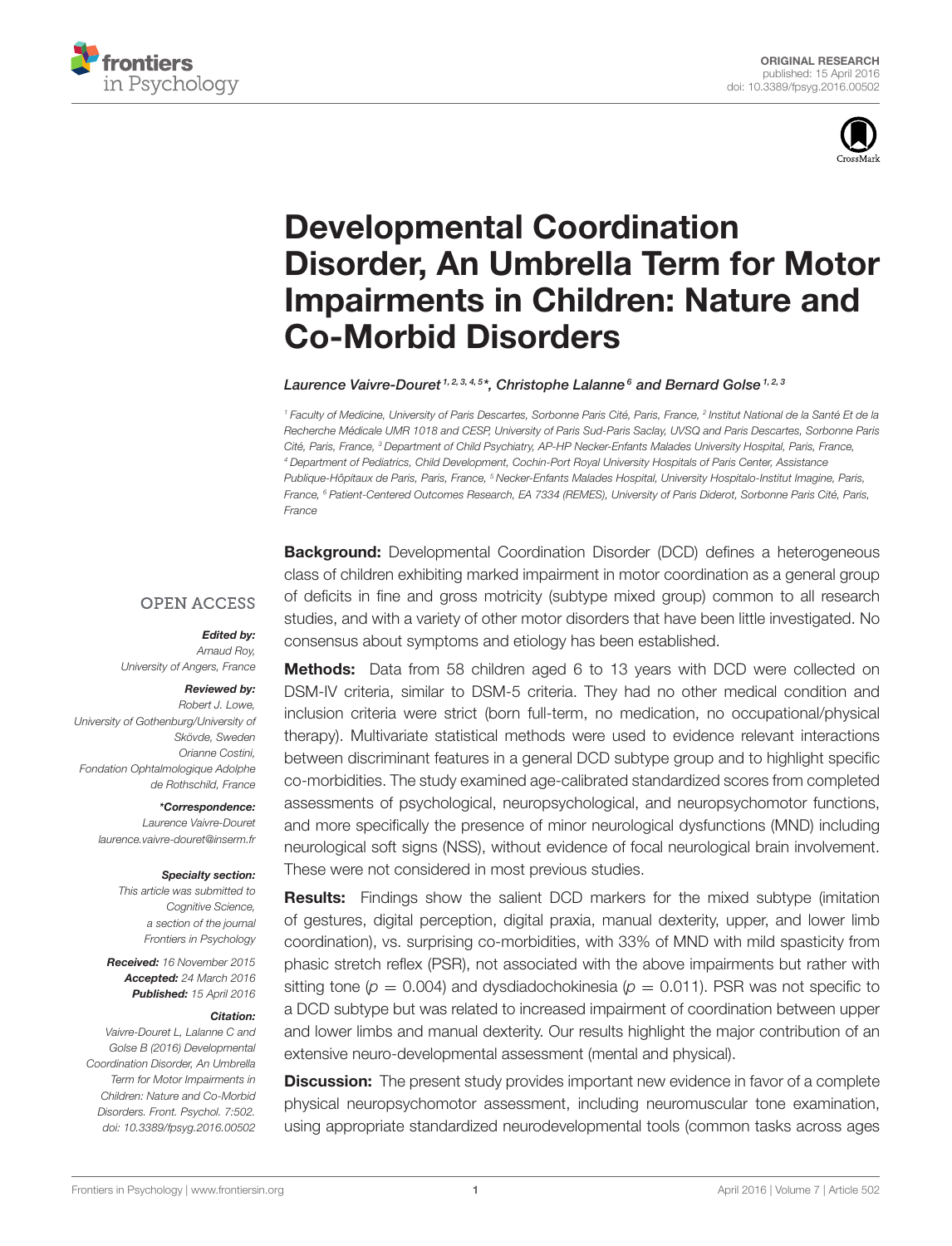with age-related normative data) in order to distinguish motor impairments gathered under the umbrella term of developmental coordination disorders (subcortical vs. cortical). Mild spasticity in the gastrocnemius muscles, such as phasic stretch reflex (PSR), suggests disturbances of the motor pathway, increasing impairment of gross and fine motricity. These findings contribute to understanding the nature of motor disorders in DCD by taking account of possible co-morbidities (corticospinal tract disturbances) to improve diagnosis and adapt treatment programmes in clinical practice.

Keywords: developmental coordination disorder, neuro-developmental assessment, neuropsychological assessment, minor neurological dysfunctions, neurological soft signs, motor impairment, co-morbidity, brain MRI

# INTRODUCTION

According to current DSM criteria in Diagnostic and Statistical Manual of Mental Disorders [\(American Psychiatric Association,](#page-11-0) [2013\)](#page-11-0) a diagnosis of DCD can be given to children who firstly exhibit marked impairment in the development of motor skills or motor coordination in comparison to peer groups (e.g., catching an object, using scissors or cutlery, handwriting, riding a bike, or participating in sports), although no cut-off exists (criterion A) and secondly, an interference with activities of daily living and impact on academic performance, prevocational and vocational activities, leisure, and play (criterion B). The onset of symptoms occurs in the early developmental period (criterion C). The motor skill deficits are not better explained by intellectual disability (intellectual developmental disorder) or visual impairment and are not attributable to a neurological condition affecting movement (e.g., cerebral palsy, muscular dystrophy, degenerative disorder) (criterion D).

DCD is defined as a failure to have ever acquired the ability to perform age-appropriate complex motor actions that is not explained by inadequate practice or demonstration.

There have been numerous attempts in the literature to define subtypes of DCD [\(Dewey and Kaplan, 1994;](#page-11-1) [Hoare, 1994;](#page-11-2) [Miyahara, 1994;](#page-11-3) [Wright and Sugden, 1996;](#page-12-0) [Macnab et al., 2001;](#page-11-4) [Green et al., 2008;](#page-11-5) [Vaivre-Douret et al., 2011a\)](#page-12-1). The only common features between all these profiles are difficulties in sensorimotor processes reflected by performance scores for global and fine motricity, classified in a general DCD group. Usually, such measures are based on standardized motor performance scores, such as the Movement Assessment Battery for Children (M-ABC, [Henderson and Sugden, 1992\)](#page-11-6) or the Bruininks Oseretsky test of Motor Proficiency (BOTMP, [Bruininks, 1978\)](#page-11-7), and they are summarized as average profiles of performance for the same total score. It should be noted [\(Lyytinen and Ahonen, 1988;](#page-11-8) Vaivre-Douret et al., [2011a\)](#page-12-1) that cluster research in these studies did not use the same complementary measures in addition to motor skill assessment (e.g., perceptual measures, as in the cluster studies by [Hoare \(1994\)](#page-11-2), [Macnab et al. \(2001\)](#page-11-4), [Vaivre-Douret et al. \(2011a\)](#page-12-1) and/or transitive gestures in the cluster study by Dewey and Kaplan [\(1994\)](#page-11-1) and [Vaivre-Douret et al. \(2011a\)](#page-12-1). So it is difficult to compare the different cluster studies and DCD subtypes they propose. Furthermore, these studies did not look at co-morbidity phenomena or neurological soft signs (NSS) in the measures used for cluster analysis to understand the nature of the deficits.

Recent studies [\(Vaivre-Douret et al., 2011a,](#page-12-1)[b;](#page-12-2) [Lalanne et al.,](#page-11-9) [2012\)](#page-11-9) however provide a better understanding of the diagnostic criteria for DCD and its etiology for the identification of DCD subtypes using clinical and statistical approaches. Extensive assessments were conducted in these studies. Two pure subtypes of DCD/dyspraxia were distinguished: ideomotor (IM) and visuo-spatial/ constructional (VSC), and a mixed subgroup (MX) comparable to the general DCD group found in subtyping research, sharing common impairments (IM and VSC and global deficit in motricity) but with additional co-morbidities. Children suffering from ideomotor DCD appeared to form a rare group with marked impairments in digital perception, imitation of gestures, and digital praxis. The VSC subgroup was characterized by impairments in visual motor integration and visual spatial motor structuring tasks, and Lego blocks. The MX subgroup showed specific impairments in motor coordination of the lower and upper limbs, and poor manual dexterity.

Several major studies in the literature on DCD using cluster analysis to define subtypes did not use a complete standardized developmental examination including clinical evidence of mild neurological abnormalities in muscle tone that could suggest minor neurological dysfunctions (MND), such as "neurological soft signs" (NSS; [Shaffer et al., 1985;](#page-11-10) Hadders-Algra et al., [2009\)](#page-11-11) or neuromotor disorders with mild cerebral

**Abbreviations:** IMOG, Imitation of gestures; DIPR, Digital praxis; DIPE, Digital perception; MAND, Manual dexterity; CULL, Coordination between upper and lower limbs; BIDX, Bimanual dexterity (praxis); RHYA, Rhythmic adaptation; OROP, Orofacial praxis; DYSD, Dysdiadochokinesia; AUDA, Auditory attention; DYNB, Dynamic balance; SYNK, Synkinesia; STAB, Static balance; HORP, Horizontal pursuit; HYPT, Hypotonia; PRSL, Praxis slowness; BSPI, Bodily spatial integration; EXEF, Executive functions; READ, Reading/spelling; ARTH, Arithmetic; WRKM, Working memory; VERP, Vertical pursuit; VISP, Visual perception; FISE, First sentences (language); KINM, Kinaesthetic memory (perception); KINM, Kinaesthetic memory; VISA, Visual spatial attention; SITA, Sitting alone; HYPK, Hyperkinesia; VISR, Visual refraction; VISC, Visual spatial construction; PUZL, Puzzles; AUDM, Auditory memory; VEPN, Visual evocated potentials; ORTH, Otorhinolaryngologia (Ear-Nose-Throat); DRES, Dressing skills; POSC, Postural control; HAWR, Hand-writing; WALK, Walking alone; LEBL, Lego blocks; MOPA, Motor pathway; VISM, Visual spatial memory; DYGR, Dysgraphia; HMLS, Homogeneity of spontaneous manual laterality; CRAW, Crawling; HULU, Homogeneity of usual laterality upper/lower limbs; VISS, Visual spatial structuring; STDT, Sitting tone; HLUL, Homogeneity of tonic laterality upper/lower limbs.

**Glossary of Term:** DCD, Developmental Coordination Disorder; IM, Ideomotor DCD subtype; VSC, Visuo-spatial/visuo-constructional DCD subtype; MX, Mixed DCD subtype; MND, minor neurological dysfunctions; NSS, neurological soft signs; PSR, phasic stretch reflex; MRI, magnetic resonance imaging.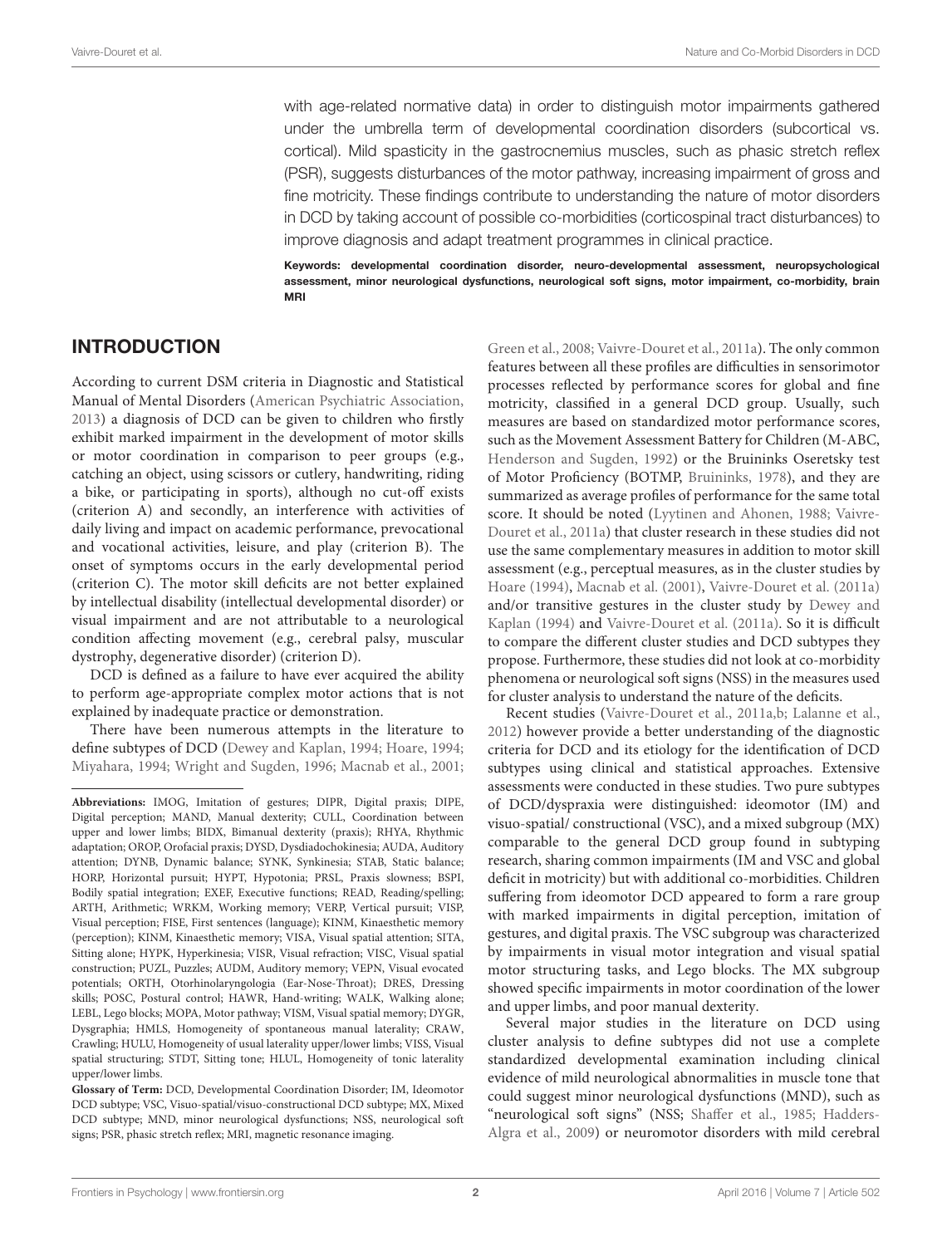palsy (CP). CP could be a continuum of DCD according to [Pearsall-Jones et al. \(2010\)](#page-11-12). Thus, the term "neurological soft sign" as applied to minor neurological dysfunction is usually intended to reflect a typically non-normal performance, without evidence of focal neurological involvement [\(Hadders-Algra et al.,](#page-11-11) [2009\)](#page-11-11), on various psychomotor or somatosensory tasks, such as dysdiadochokinesia, synkinesia, tactile localisation deficits, motor speed, mild dysfunction in muscle tone regulation, and asymmetric reflexes [\(Shaffer et al., 1985\)](#page-11-10). Neurological soft signs normally decline with the child's age thus evidencing the progressive maturity of the nervous system. However, NSSs and MND are not clear-cut in the literature and often used similarly, and the different studies do not use the same sensorimotor milestones. Although, we can consider that MND (mainly covered by basic tests of sensory function, including NSS, fine and gross motor control, postural control, dyskinesia, associated movements, and neuromotor signs of mild spasticity) evidence impairment of the motor pathways with asymmetric reflexes or phasic stretch reflex (PSR; see [Amiel-Tison et al., 1996\)](#page-11-13) never investigated in DCD studies.

The few studies that identified CP with risk factors for DCD without known neurological involvement suggest that CP is strongly related to preterm birth or perinatal risk factors [\(Foulder-Hughes and Cooke, 2003;](#page-11-14) [Hadders-Algra et al., 2009;](#page-11-11) [Lingam et al., 2009;](#page-11-15) [Pearsall-Jones et al., 2010\)](#page-11-12).

However, the neuro-anatomical origins of DCD in children born full-term are probably different and not clearly understood (see [Ahonen et al., 2004;](#page-11-16) [Zwiker et al., 2009;](#page-12-3) [Vaivre-Douret et al.,](#page-12-1) [2011a;](#page-12-1) [Vaivre-Douret, 2014\)](#page-12-4), and cerebral involvement in DCD children with MND is not systematically explored.

# Aims of the Current Study

The purposes of the present study aims was to explore multivariate associations between DCD subtypes and several neuropsychomotor, psychological, and neuropsychological features, in order to:

- (1) refine the discriminant features of DCD subtyping markers in the MX group, and
- (2) highlight specific co-morbidities, such as MND with NSS or mild distal spasticity, almost never investigated in DCD children, in the absence of other features of known permanent or transient neurological disorders (Lyytinen and Ahonen, [1988;](#page-11-8) [Vaivre-Douret et al., 2011b\)](#page-12-2).
- (3) understand the nature and etiology of the various types of pathophysiology in DCD.

Data from a standardized physical developmental instrument (NP-MOT), comprising (qualitative and quantitative) validated rating scales, and age-specific developmental examinations are analyzed.

# **METHODS**

# **Participants**

A sample of children was selected from those consecutively referred to the out-patient consultation of the Department of Paediatrics, Cochin Port-Royal Hospital, and the department of Child Psychiatry, Necker Hospital, Paris, France, on the basis of DSM-IV criteria, which are similar to DSM-5. Clinical history and the Geuze questionnaire [\(2005\)](#page-11-17) were used for criteria A and B in accordance with the European Academy for Childhood Disability recommendations [\(Blank et al., 2012\)](#page-11-18). The Institutional Review Board of Paris Descartes University ethics committee approved our study to collect data from participant assessments (IRB: 20134900001072), undertaken in accordance with the Declaration of Helsinki. Participants provided written informed consent before the start of the study, signed by a parent or legal representative before each child was enrolled into our study. Inclusion criteria were strict. Children had not been assessed previously and were not taking medication or having occupational /physical therapy. Children with attention deficit hyperactivity disorder, sensory deficit, psychiatric, and general medical abnormalities or traumatic brain injury were not included, nor was any child born premature (<37 weeks).

# Procedure

Data from children aged between 6 and 13 years were eligible for inclusion in this study. Children recruited were assigned to the two DCD subtypes validated in a previous study (Vaivre-Douret et al., [2011a;](#page-12-1) [Lalanne et al., 2012\)](#page-11-9), that is to say to a visual spatial and constructional (VSC) subgroup or to a Mixed subgroup (MX). The ideomotor subgroup was excluded from this study because cases were rare and because the group was already well identified in the study by [Vaivre-Douret et al. \(2011a\)](#page-12-1).

All children completed a standard measure of intelligence, the Wechsher Intelligence Scale for children according to the age (WPPSI-R or WPPSI-III, WISC-III or WISC-IV). Verbal (VIQ), Performance (PIQ), and Total IQ (TIQ) scores were expressed as standardized scores (mean 100,  $SD = 15$ ).

Data about pregnancy and delivery, age of early motor acquisitions (sitting alone, walking), any difficulties with constructional manipulatory play, such as puzzles and Lego blocks following a model, school performances in basic skills, as attested by tests, (spelling/reading, arithmetic, and writing) were also collected.

All children were assessed with standardized tools described in a previous study [\(Vaivre-Douret et al., 2011a;](#page-12-1) [Robert et al., 2014\)](#page-11-19), they performed neuropsychomotor physical tasks in the NP-MOT battery [\(Vaivre-Douret, 2006\)](#page-12-5) with assessment of MND exploring NSS, and a neuropsychological evaluation of all brain functions.

The age-standardized child assessment using the French NP-MOT test battery [\(Vaivre-Douret, 2006\)](#page-12-5) is applicable to children as young as 4 years. It has been found to have adequate test-retest reliability and internal consistency. Correlation coefficients of the NP-MOT with the BOTMP [\(Bruininks, 1978\)](#page-11-7) range from 0.72 to 0.84, for motor coordination and balance.

The NP-MOT battery enables physical assessment of passive/active muscular tone of limbs and axial tone, highlighting NSS denoting the existence of MND, such as limb pyramidal dysfunction, completed by the assessment of basic motor function, control and regulation in gross motor tasks, gait, balance, coordination, manual dexterity, praxis, gnosopraxis (non-meaningful hand and finger imitation of gestures), digital perception, laterality, bodily spatial integration, rhythmic, and auditory attention tasks (see details of components in **[Table 1](#page-3-0)**).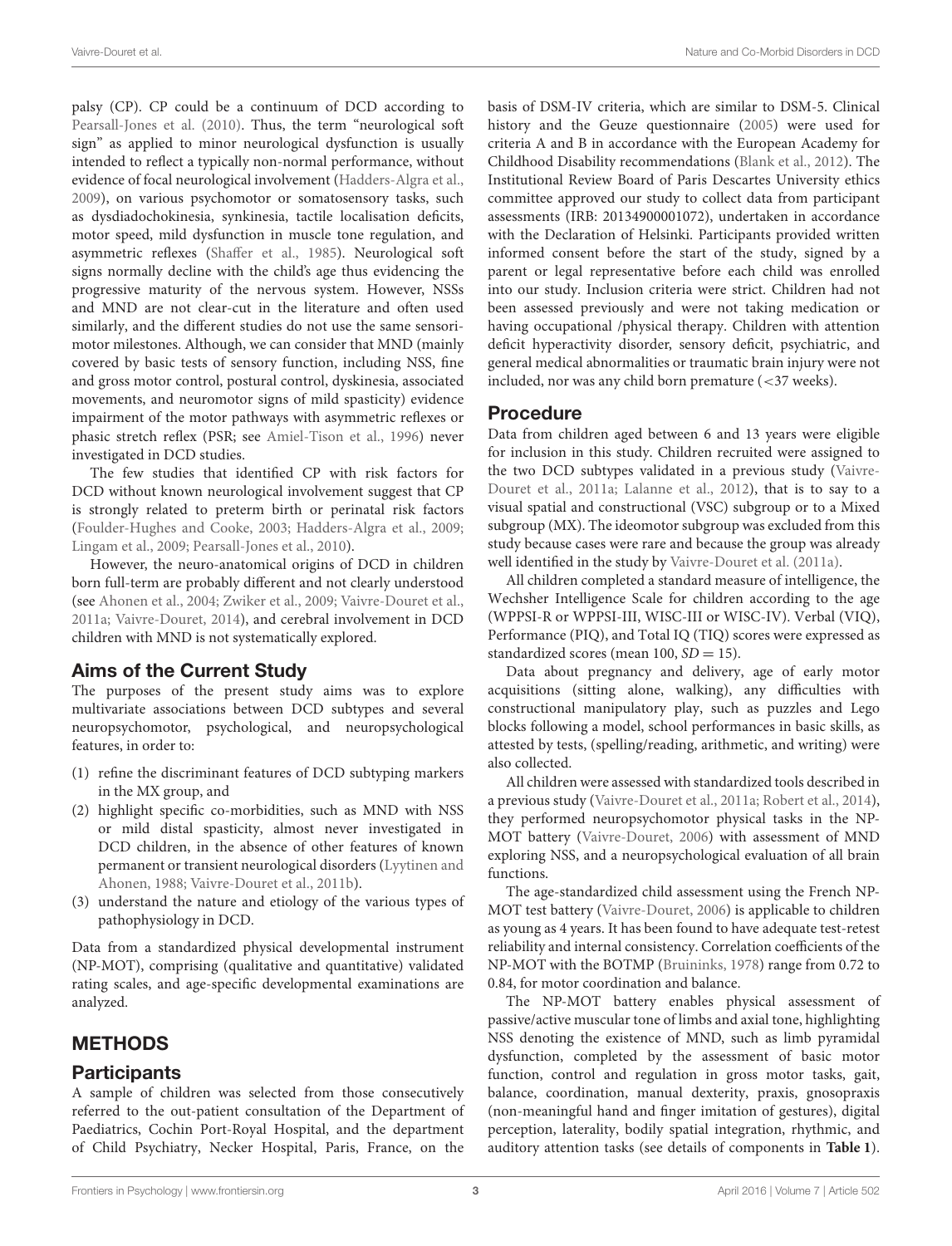|                                                                                                                                                                                                                                                                                                                                                                                                                                                                                                                                                                                                                                                                                                                                                                                                                                                                                                                                                                                                                                                                                                                                     | TABLE 1 Standardized developmental assessment battery of ne                                                                                                                                                                                                                                                                                                                                                                                               | uro-psychomotor functions in children.                                                                                                                                                                                                                                                                                                                                                                                                                                                                                                                                                                                                                                                                                                                                                                                                                                                                                                                                                                                                                                                                                                                                                                                                                                                                                                                                                                                                                          |                                                                                                                                                                                                                                                                                                                                                                                                                                                                                                                                                                                                                                                                                                                                                                                                                                                                                                                                                                                                                                                                                                                                                                                                                                                                                                                                                                                                             |                                                                                                                  |
|-------------------------------------------------------------------------------------------------------------------------------------------------------------------------------------------------------------------------------------------------------------------------------------------------------------------------------------------------------------------------------------------------------------------------------------------------------------------------------------------------------------------------------------------------------------------------------------------------------------------------------------------------------------------------------------------------------------------------------------------------------------------------------------------------------------------------------------------------------------------------------------------------------------------------------------------------------------------------------------------------------------------------------------------------------------------------------------------------------------------------------------|-----------------------------------------------------------------------------------------------------------------------------------------------------------------------------------------------------------------------------------------------------------------------------------------------------------------------------------------------------------------------------------------------------------------------------------------------------------|-----------------------------------------------------------------------------------------------------------------------------------------------------------------------------------------------------------------------------------------------------------------------------------------------------------------------------------------------------------------------------------------------------------------------------------------------------------------------------------------------------------------------------------------------------------------------------------------------------------------------------------------------------------------------------------------------------------------------------------------------------------------------------------------------------------------------------------------------------------------------------------------------------------------------------------------------------------------------------------------------------------------------------------------------------------------------------------------------------------------------------------------------------------------------------------------------------------------------------------------------------------------------------------------------------------------------------------------------------------------------------------------------------------------------------------------------------------------|-------------------------------------------------------------------------------------------------------------------------------------------------------------------------------------------------------------------------------------------------------------------------------------------------------------------------------------------------------------------------------------------------------------------------------------------------------------------------------------------------------------------------------------------------------------------------------------------------------------------------------------------------------------------------------------------------------------------------------------------------------------------------------------------------------------------------------------------------------------------------------------------------------------------------------------------------------------------------------------------------------------------------------------------------------------------------------------------------------------------------------------------------------------------------------------------------------------------------------------------------------------------------------------------------------------------------------------------------------------------------------------------------------------|------------------------------------------------------------------------------------------------------------------|
|                                                                                                                                                                                                                                                                                                                                                                                                                                                                                                                                                                                                                                                                                                                                                                                                                                                                                                                                                                                                                                                                                                                                     |                                                                                                                                                                                                                                                                                                                                                                                                                                                           | PART 1 OF NP-MOT BATTERY                                                                                                                                                                                                                                                                                                                                                                                                                                                                                                                                                                                                                                                                                                                                                                                                                                                                                                                                                                                                                                                                                                                                                                                                                                                                                                                                                                                                                                        |                                                                                                                                                                                                                                                                                                                                                                                                                                                                                                                                                                                                                                                                                                                                                                                                                                                                                                                                                                                                                                                                                                                                                                                                                                                                                                                                                                                                             |                                                                                                                  |
| Neuromuscular tone<br>examination                                                                                                                                                                                                                                                                                                                                                                                                                                                                                                                                                                                                                                                                                                                                                                                                                                                                                                                                                                                                                                                                                                   | Gross motor                                                                                                                                                                                                                                                                                                                                                                                                                                               | Laterality                                                                                                                                                                                                                                                                                                                                                                                                                                                                                                                                                                                                                                                                                                                                                                                                                                                                                                                                                                                                                                                                                                                                                                                                                                                                                                                                                                                                                                                      | Manual praxis                                                                                                                                                                                                                                                                                                                                                                                                                                                                                                                                                                                                                                                                                                                                                                                                                                                                                                                                                                                                                                                                                                                                                                                                                                                                                                                                                                                               | Digital perception (gnosis)                                                                                      |
| resistance R/L scores (Hypotonic<br>· Extensibility of foot dorsi-flexion<br>· Rapid pronation and supination<br>· Extensibility of adductor angles<br>· Repeated opening and closing<br>· Repeated opening and closing<br>· Extensibility of popliteal angles<br>reflex (looking for abnormality:<br>· Extensibility of heel-ear angle<br>· Feet together: 3 light pushes<br>angle and rapid/slow stretch<br>• Sit on the floor: pushes right<br>synkinetic movements score<br>movements/axial, ipsilateral<br>left, backwards/forwards<br>co-movements and mirror<br>Observation of the tibiallis<br>Passive muscular tone:<br>$\bullet$ Extensibility of shoulder<br>Amplitude (degrees) and<br>phasic/tonic stretching<br>· Passive mobilization of<br>dysdiadochokinesis and<br>Active muscular tone<br>members (relaxation)<br>· Knee jerk reflex (R/L)<br>• Extensibility of trunk<br>• Extensibility of wrist<br>(extension/flexion)<br>· Dangling of wrist<br>of the hand (R/L)<br>· Dangling of foot<br>angle/hypertonic)<br>of both hands<br>Standing tone<br>on the thorax<br>Sitting tone<br>the mouth<br>other side): | los<br>Jump from a podium feet together<br>Score of coordination between lim<br>Timing/quality's score of upper and<br>. Walking on tiptoes (> 6 steps)<br>Timing/quality's score of limbs<br>● Walking on heels (≥6 steps)<br>. Walk on a line heel-toe and<br>and for postural control<br>backwards (>6 steps)<br>Static balance $\geq 10s$<br>· Spontaneous walk<br>Dynamic balance<br>· Feet together<br>. On one foot<br>· On tiptoes<br>lower limbs | . With arms extended on either side, cross one<br>Putting a string through a flower on a card to<br>elbows bent, place one index finger over the<br>. With a (fake) box of matches, strike a match<br>· Test for dominant eye: using 2 hands, place<br>. Pointing the index finger of each hand, with<br>. With clenched fists and elbows bent, place<br>Psychosocial laterality (R/L) score of hand<br>quality (primitive/symbolic) of the gesture for<br>the large part of a cone over the two eyes<br>laterality between upper/lower limb: yes/no<br>Observation of the dominant hand and the<br>investigator at the small part of the cone)<br>• Arms outstretched forwards with hands<br>. Rub out a cross in the middle of a page<br>(only the dominant eye is visible for the<br>Brushing one's teeth with a toothbrush<br>Representations of transitive/intransitive<br>open, place one hand over the other<br>Director eye dominant (R/L, R=L)<br>• Homogeneity of usual dominant<br>laterality of upper limbs (R/L)<br>. Throwing a ball with one hand<br>and lower limbs/preference<br>gestures on verbal command<br>· Opening a door with a key<br>Usual laterality of upper<br>preference 4/6 milestones<br>one fist over the other<br>Spontaneous gestual<br>· Kick a ball (four trials)<br>Brushing one's hair<br>arm over the other<br>· Hammering a nail<br>Hand $(R/L, R = L)$<br>form the stem<br>Foot (R/L, R=L)<br>the following:<br>other | . Making a galloping noise (clicking the tongue)<br>Score of gesture quality with mirror movement:<br>. Successive touching thumb to fingertips (R/L<br>command (see psychosocial laterality with the<br>Oro-facial praxis: Facial, tongue, and mouth<br>• Asymmetrical movements (synchronization)<br>Dressing skills: (Information asked from the<br>· Symmetrical movements (synchronization)<br>· Confuses left and right, or back and front<br>· Note each milestone (6), excecuted with<br>Digital praxis (Timing and quality scores)<br>. Pulling out the tongue toward the nose<br>10 pronation-supination movements<br>. Pulling out the tongue toward the chin<br>transitive/intransitive gestures on verbal<br>· Index finger-thumb (R/L timing on 20<br>. Positioning mouth to whistle or blow<br><b>Gnosopraxis imitation of gestures</b><br>Pulling out the tongue to the right<br>immediately/imitation step by step<br>· Pulling out the tongue to the left<br>· Puts his/her clothes on correctly<br>score of the quality of gestures)<br>Representational gestures:<br>primitive/Symbolic gestures<br>· Confuses body segments<br>· Puts clothes on inside out<br>timing on 20 movements)<br>(Timing and quality scores)<br>Bimanual coordination:<br>· Puffing out the cheeks<br>(Vaivre-Douret, 2002)<br>· 16 Finger gestures<br>· 10 Hand gestures<br>movements)<br>parents)<br>praxis | Localization of digital tactile stimuli<br>· Right hand (10 fingers stimuli)<br>• Left hand (10 fingers stimuli) |
| anterior muscle contraction                                                                                                                                                                                                                                                                                                                                                                                                                                                                                                                                                                                                                                                                                                                                                                                                                                                                                                                                                                                                                                                                                                         |                                                                                                                                                                                                                                                                                                                                                                                                                                                           | · Eating soup with a soup spoon                                                                                                                                                                                                                                                                                                                                                                                                                                                                                                                                                                                                                                                                                                                                                                                                                                                                                                                                                                                                                                                                                                                                                                                                                                                                                                                                                                                                                                 | · Difficulties in fine motor skill (buttoning-up)                                                                                                                                                                                                                                                                                                                                                                                                                                                                                                                                                                                                                                                                                                                                                                                                                                                                                                                                                                                                                                                                                                                                                                                                                                                                                                                                                           |                                                                                                                  |

(Continued)

<span id="page-3-0"></span>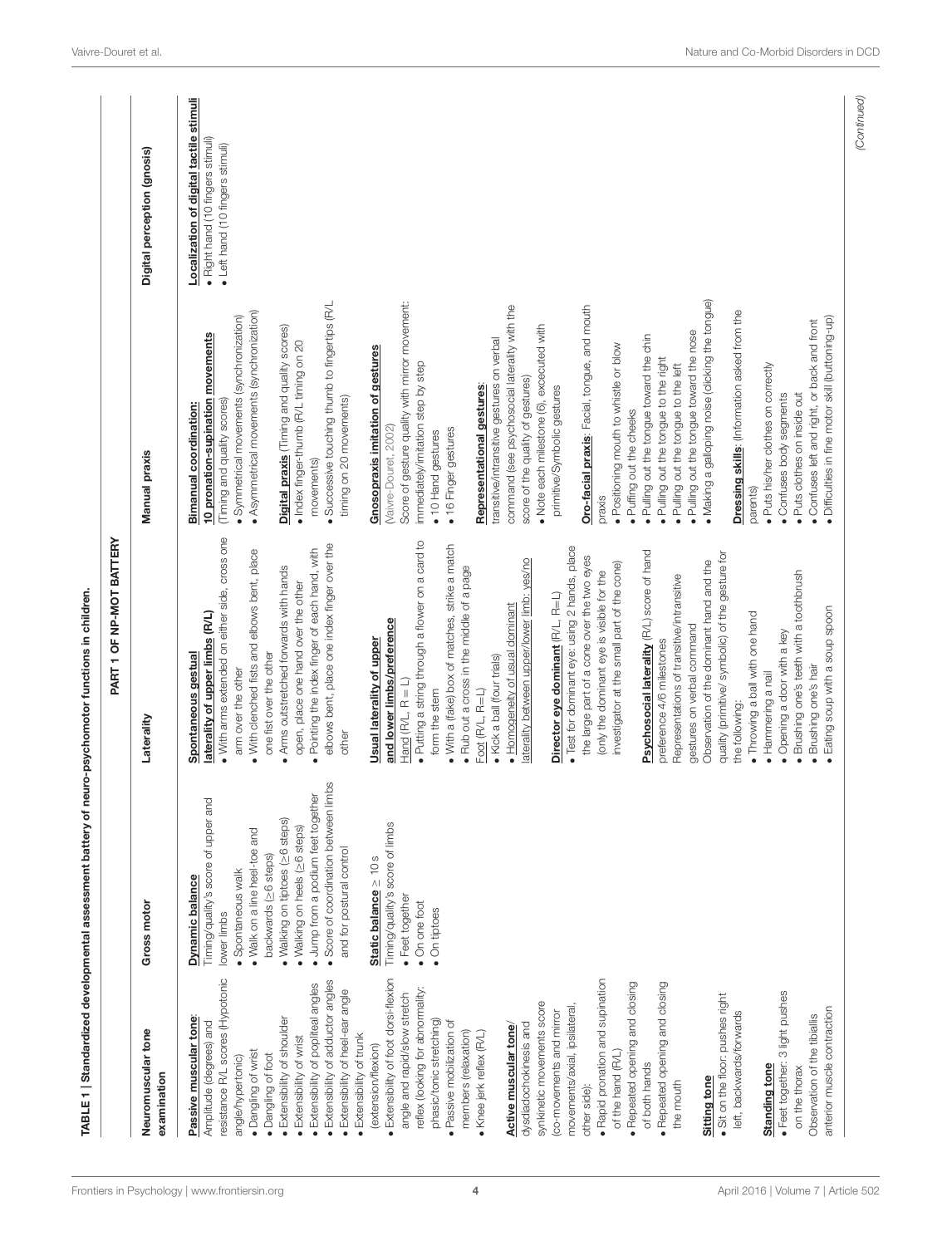| TABLE 1   Continued                                                                                                                                                                                                                      |                                                                                                                                                                                                                                                                                                                                                                                                                                                                                                                                                                                                                                                                                                                                                                 |                                                                                                                                                                                                                                                                                                                                                                                                                                                                                                                            |                                                                                                                                              |
|------------------------------------------------------------------------------------------------------------------------------------------------------------------------------------------------------------------------------------------|-----------------------------------------------------------------------------------------------------------------------------------------------------------------------------------------------------------------------------------------------------------------------------------------------------------------------------------------------------------------------------------------------------------------------------------------------------------------------------------------------------------------------------------------------------------------------------------------------------------------------------------------------------------------------------------------------------------------------------------------------------------------|----------------------------------------------------------------------------------------------------------------------------------------------------------------------------------------------------------------------------------------------------------------------------------------------------------------------------------------------------------------------------------------------------------------------------------------------------------------------------------------------------------------------------|----------------------------------------------------------------------------------------------------------------------------------------------|
|                                                                                                                                                                                                                                          | PART 1 OF NP-MOT BATTERY                                                                                                                                                                                                                                                                                                                                                                                                                                                                                                                                                                                                                                                                                                                                        |                                                                                                                                                                                                                                                                                                                                                                                                                                                                                                                            |                                                                                                                                              |
| Gross motor<br>Neuromuscular tone<br>examination                                                                                                                                                                                         | Laterality                                                                                                                                                                                                                                                                                                                                                                                                                                                                                                                                                                                                                                                                                                                                                      | Manual praxis                                                                                                                                                                                                                                                                                                                                                                                                                                                                                                              | Digital perception (gnosis)                                                                                                                  |
|                                                                                                                                                                                                                                          | 3 milestones R or $L =$ affirmed laterality, $2 =$ not<br>(Spontaneous gestual + Usual + Psychosocial)<br>between upper/lower limbs (normaly crossed)<br>affirmed, indeterminate if at least 2 tasks R=L<br>Upper limbs ((homogeneous dominance on 3<br>Lower limbs (homogeneous dominance on 3<br>examination/resistance corresponding to<br>Homogeneity of tonic dominant laterality<br>milestones = afirmed/ $2$ = not affirmed/<br>milestones = afirmed, $2 = not$ affirmed/<br>Dominance of functional laterality<br>Tonic laterality (see tone<br>• Extensibility of shoulder<br>• Extensibility of wrist<br>• Extensibility of foot<br>· Dangling of wrist<br>· Dangling of foot<br>dominance side)<br>· Standing tone<br>indeterminate<br>indeterminate |                                                                                                                                                                                                                                                                                                                                                                                                                                                                                                                            |                                                                                                                                              |
|                                                                                                                                                                                                                                          | PART 2 OF NP-MOT BATTERY                                                                                                                                                                                                                                                                                                                                                                                                                                                                                                                                                                                                                                                                                                                                        |                                                                                                                                                                                                                                                                                                                                                                                                                                                                                                                            |                                                                                                                                              |
| Manual dexterity                                                                                                                                                                                                                         | Bodily spatial integration (R/L)                                                                                                                                                                                                                                                                                                                                                                                                                                                                                                                                                                                                                                                                                                                                | Rhythmic tasks                                                                                                                                                                                                                                                                                                                                                                                                                                                                                                             | Auditory-attentional task                                                                                                                    |
| · Dominant score (timing L - timing R divised<br>counters one by one into a box (12 rows)<br>· Right hand score of timing and quality<br>• Left hand score of timing and quality<br>Putting the row of twelve<br>by the fastest hand/R/L | Initation of the examiner with axial crossing gestures (eight<br>. Verbal command with axial crossing gesture (four items)<br>S<br>Score in relation to self (hesitation > 3 s/immediately)<br>Score with regard to the objects (R/L) (hesitation ><br>Score knowing left from right (hesitation > 3<br>Map direction (R/L) used from 5,9 years old<br>Global score of bodily spatial integration<br>. Pointing on the examiner (two items)<br>items; used from 5,9 years old)<br>· Pointing on a doll (two items)<br>· Pointing (four items)<br>· Three objects<br>s/immediately)<br>s/immediately)<br>• Two objects                                                                                                                                           | Spontaneous rate of regular hand taps<br>· On 21 taps /timing and gestual regularity<br>$\bullet$ Claps (synchronization $\geq$ 6s or $\geq$ 15 s)<br>Auditory-perceptual-motor rhythmic<br>· Imitation of hands and feet (two items)<br>$Walk$ (synchronization $\geq 6s$ or $\geq 15s$ )<br>adaptation with metronome speed<br>of examiner tapping patterns<br>adaptation task via imitation<br>· Imitation of hands (two items)<br>Auditory-visual-kinesthetic<br>· Imitation of feet (two items)<br>at 90, 60, and 120 | Series of 16 taping with a chopsticks<br>· Taps in a go/no-go (if 1 tap/2 taps and<br>(timing and quality scores)<br>inversely 2 taps/1 tap) |
|                                                                                                                                                                                                                                          | (NP-MOT, Vaivre-Douret, 2006): components of the examination in bold, based on normative data for age (qualitative and quantitative measures).                                                                                                                                                                                                                                                                                                                                                                                                                                                                                                                                                                                                                  |                                                                                                                                                                                                                                                                                                                                                                                                                                                                                                                            |                                                                                                                                              |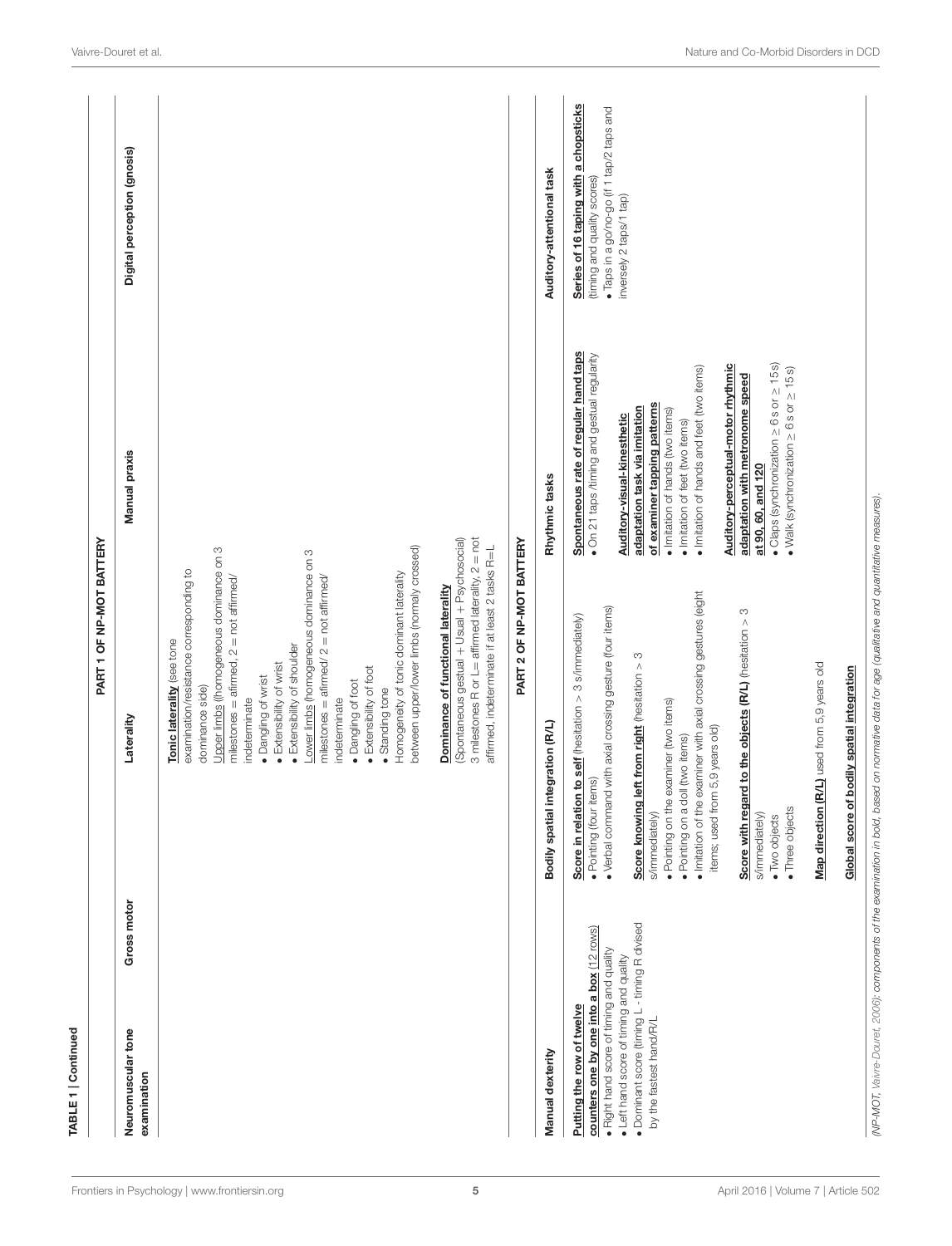The exploration of MND was similar for some components and tasks to that using the Touwen Infant Neurological Examination [\(Touwen, 1979\)](#page-11-20) but more similar in scoring to the Quick Neurological Screening Test (QNST of [Muttey et al., 1978\)](#page-11-21) or the Physical and Neurological Examination Soft Sign Scale (PANESS, [\(Denckla, 1985\)](#page-11-22). The developmental NP-MOT assessment is standardized with each subtest and milestone scored from qualitative and quantitative viewpoints, with each score converted to a standard deviation vs. mean, based on normative data for age and applicable to children as young as 4–8 years and 6 months old. There is a saturation of the scores from 8 years, allowing the use of the NP-MOT for older children or adults.

Special attention was paid to the presence of MND in the NP-MOT battery, along with NSS and neuromotor signs such as the presence of lower limb pyramidal tract dysfunction like phasic stretch reflex (PSR) in one or both gastrocnemius muscles, but normal Babinsky's reflex. Indeed, PSR is systematically assessed in distal muscle tone examinations of the lower limbs as a sign of mild spasticity evidencing impairment of the motor pathways [\(Amiel-Tison et al., 1996\)](#page-11-13): fast dorsiflexion of the foot with the lower limb extended from the knee is arrested by resistance to the passive movement, but the movement can be completed. This response is known as "phasic stretch reflex" (Amiel-Tison et al., [1996\)](#page-11-13). It is known that PSR appears at 6–18 months, uni- or bi-laterally, and, when present, persists throughout life [\(Amiel-Tison et al., 1996\)](#page-11-13).

Data from neuropsychological standardized assessments (See **[Table 2](#page-5-0)**) were collected as previously described in other studies [\(Vaivre-Douret et al., 2011a;](#page-12-1) [Robert et al., 2014\)](#page-11-19). They concerned visual-motor integration, visual-perceptivo motricity (constructional and visuo-spatial structuring), visual perception, visuo-spatial attention, executive functions, language, visuoperceptive functions, neurovisual examination with smooth visual pursuits and results of brain MRI.

### Statistical Analysis

Tree-based bagged classifiers were used in the current study. These statistical multivariate models belong to the family of "ensemble methods" which combine estimates gathered from various models, by averaging a collection of decisions from weak classifiers. Unlike the classic Random ForestTM algorithm [\(Breiman, 2001\)](#page-11-23), multivariate classifiers like "logic forest" were developed to explore interactions of various orders between binary markers. They can also be used to perform so-called feature selection and to identify explanatory variables predictive of an observed clinical diagnosis. These classifiers may or may not include an extra bagging step [\(Schwender and Ickstadt, 2007;](#page-11-24) [Wolf et al., 2010\)](#page-12-7). This makes these algorithms more likely to uncover meaningful associations between clinical records in relation to discrete diagnostic classes when their number is too large to allow for classic logistic regression.

Only VSC and MX children were considered in the classification procedure. A total of 44 binary variables or tasks were considered. Tasks were scored 0 (success) and 1 (failure) based on percentile or standard deviation (below 1 SD or 10th percentile, depending on the test) in accordance with

#### <span id="page-5-0"></span>TABLE 2 | Others clinical investigations.

#### AMNESIA

- Few questions to parents about age at the time of the first motor acquisitions (i.e., sitting alone, crawling, walking alone, first sentences), medical history, visual refraction disorder, difficulties with constructional manipulatory play, such as puzzles and Lego blocks following a model, and academic performances (arithmetic, reading) noted in the school reports.

- Geuze's questionnaire [\(2005\)](#page-11-17)/for criteria A and B in DSM.

#### NEUROPSYCHOLOGICAL EVALUATIONS

- A standard Wechsler measure of intelligence (WPPSI-R or WPPSI-III, WISC-III or WISC-IV).
- Visual constructional skills (Khos block design).
- Visual-spatial structuring (copying Rey's complex geometric figure).
- Beery's Visual-Motor Integration test with copying of 2D geometric graphic representations.
- A handwriting scale was also used to detect dysgraphia (de Ajuriaguerra) similar to BHK.
- Visual-spatial attention (bell-crossing test Odédys).
- Visual perception using form recognition tasks (Frostig), tangled lines and visual gnosia with outlines of animals, outlines of muddled fruits.
- Kinaesthetic perception (with status memory test assessed by positioning the child's arm and finger and asking him with eyes closed to remember and repeat.
- Auditory memory and working memory tasks (digit span).
- Visuo-spatial memory (Rey's complex geometric figure).
- Mental planning executive functions (Porteus Labyrinth and Tower of London test).
- Language screening battery (Odédys, Neel) included tasks of reading, repetition of words, and logatoms, picture-naming speed, meta-phonological tests.

#### NEUROVISUAL EXAMINATION

- Electro-retinogram (ERG).
- Visually evoked potentials (VEP).
- Motor electro-oculogram (vertical and horizontal pursuits).

#### MAGNETIC RESONANCE IMAGING

- Anatomical MRI was performed with a 1.5 Tesla (Signa General Electric).

All test scores were standardized following authors' scoring guidelines and developmental norms.

standardized instructions and developmental norms. Analysis of continuous outcomes according to one or more classification factors was performed using parametric ANOVA, and Pearson's chi-square tests were used to analyse two-way cross-classification between qualitative variables. Two-group comparisons of scale scores were performed with t-tests. A fixed Type I error rate of 5% was retained for all statistical tests.

The identification of relevant interactions relied on a logic regression model [\(Schwender and Ickstadt, 2007\)](#page-11-24) which is applied iteratively on bootstrap samples of the original data set, considering all logical combinations of markers, which then enables a measure of the relative importance of variables or combinations thereof to be obtained, based on the out-of-bag observations. The bagged logistic regression classifier [\(Schwender and Ickstadt, 2007;](#page-11-24) [Wolf et al., 2010\)](#page-12-7) was calibrated on a training sample ( $N = 42, 72\%$ ), stratified for clinical diagnosis, and its classification accuracy was assessed on an independent validation sample ( $N = 16$ , 28%, including 9 VSC and 7 MX). The tuning of the hyperparameters of the model (number of leaves—2 or 3, and number of trees—100, 300, or 500) was performed using bootstrap resampling (25 runs), and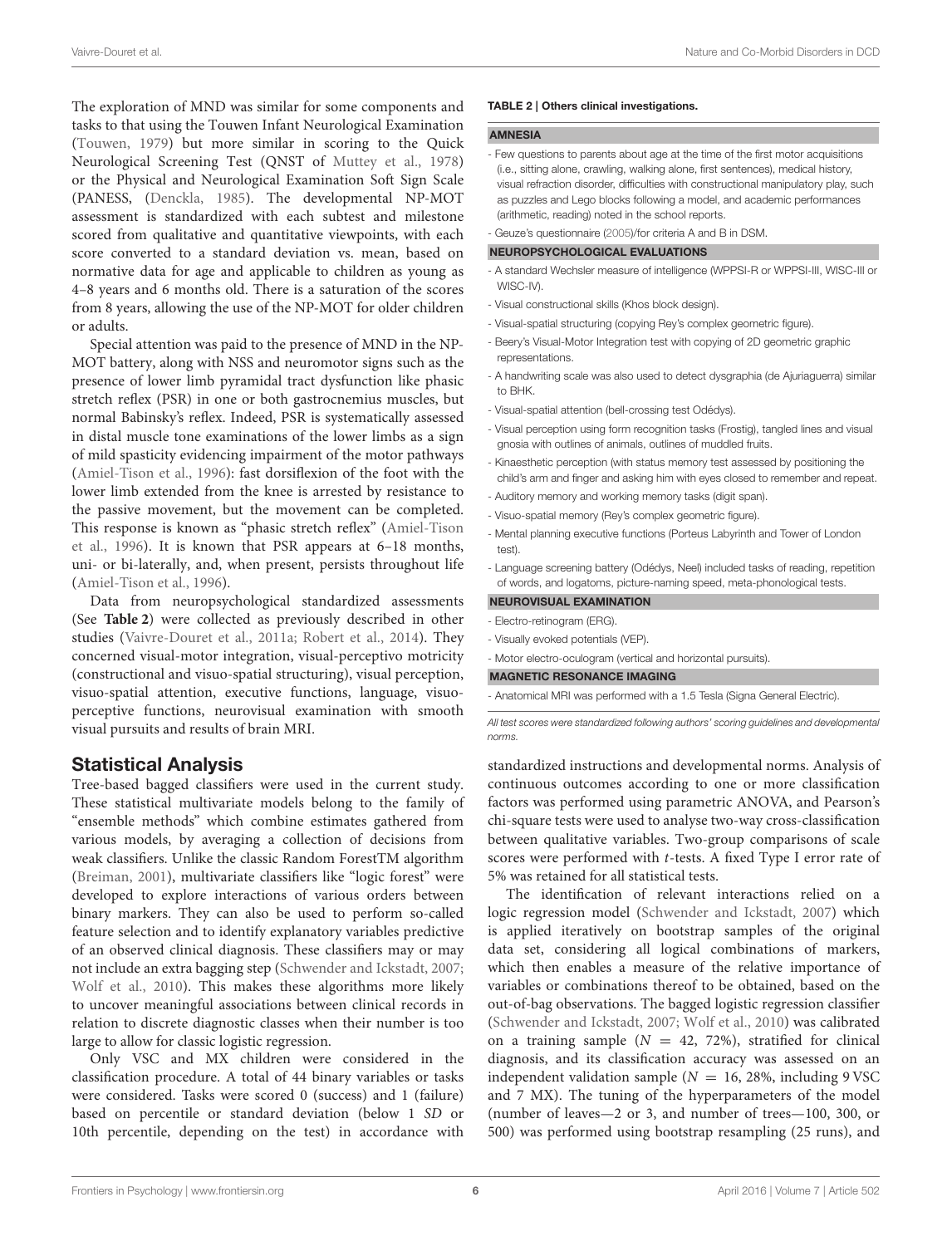#### <span id="page-6-0"></span>TABLE 3 | Children's characteristics.

| Variable                       | <b>Training</b>                                      | Validation             | All children       |             |
|--------------------------------|------------------------------------------------------|------------------------|--------------------|-------------|
| <b>DEMOGRAPHIC INFORMATION</b> |                                                      |                        |                    |             |
| Gender (Male)                  | 78% (36)                                             | 94% (16)               | 83% (52)           |             |
| Age (years)                    | $8.5(2.1), 6.8 - 9.7$                                | $9.5(3.2), 6.6 - 12.3$ | 8.8 (2.5), 6.810.4 |             |
| Full IQ                        | 98 (22), 85-114                                      | 106 (24), 91-121       | 100 (23), 86-115   |             |
| Performance IQ                 | 89 (21), 73-102                                      | 93 (22), 75-107        | 90 (21), 74-105    |             |
| Verbal IQ                      | 106 (21), 92-122                                     | 114 (26), 100130       | 108 (23), 92-124   |             |
|                                | <b>LEARNING DISORDERS AND CEREBRAL ABNORMALITIES</b> |                        |                    |             |
| <b>Reading/Spelling</b>        |                                                      |                        |                    |             |
| MX                             | 44% (8)                                              | 29% (2)                | 40% (10)           | $P = 0.206$ |
| <b>VSC</b>                     | $17\%$ (4)                                           | $33\%$ (3)             | $21\% (7)$         |             |
| <b>Arithmetic</b>              |                                                      |                        |                    |             |
| <b>MX</b>                      | 100% (18)                                            | $100\% (7)$            | 100% (25)          | $P = 0.069$ |
| <b>VSC</b>                     | 79% (19)                                             | 89% (8)                | 82% (27)           |             |
| <b>MRI</b> abnormalities       |                                                      |                        |                    |             |
| <b>MX</b>                      | $39\%$ (7)                                           | 57% (4)                | 44% (11)           | $P = 0.751$ |
| <b>VSC</b>                     | 42% (10)                                             | $22\%$ (2)             | 36% (12)           |             |
| Phasic stretch reflex (PSR)    |                                                      |                        |                    |             |
| <b>MX</b>                      | $22\%$ (4)                                           | 71% (5)                | $36\%$ (9)         | $P = 0.861$ |
| <b>VSC</b>                     | $25\%$ (6)                                           | $44\%$ (4)             | 30% (10)           |             |

Categorical variables are summarized with proportions (counts), and means (SD) for numerical variables and interquartile-ranges are provided.

VSC, Visuo-spatial/visuo-constructional DCD subtype; MX, Mixed DCD subtype; MRI, magnetic resonance imaging.

the hyperparameters that optimized classification accuracy on the training sample. In addition to performing univariate and multivariate feature selection, the Logic Forest classifier also ranks the variables in relation to their interactions. In this case, the following notation was used: & denotes logical intersection ("and"), and  $\neg$  denotes logical negation ("not"). All measures of "importance of variables" (defined as the number of out-of-bag cases correctly classified) [\(Ruczinski et al., 2003\)](#page-11-25) for univariate and interacting features were standardized on a 0 to 1 scale by rescaling individual measures on the basis of the highest-ranking variables.

The reference category used was VSC so that this classifier selects the best features and feature interactions to predict the MX class.

R statistical software was used for all analyses.

### RESULTS

A total of 58 children (mean age 8.8 years,  $SD = 2.5$ ) met all inclusion criteria, among whom 33 were classified VSC (57%) vs. 25 MX DCD (43%). Demographic information for all study participants is provided in **[Table 3](#page-6-0)**. The sample was mainly composed of boys (83%) average age 9 ( $SD = 2.5$ ), with full IQ in the expected range. The following instruments were used for IQ assessment: WISC-III ( $n = 38, 61\%$ ), WISC-IV ( $n = 10, 16\%$ ), WPPSI-R ( $n = 11$ , 18%), and WPPSI-III ( $n = 3, 5$ %). Verbal and performance IQ scores were significantly higher (respectively,  $p = 0.001$  and  $p = 0.002$ ) in the VSC group (VIQ = 116; SD  $= 19.6$ , PIQ  $= 95.5$ ; SD  $= 19.8$ ) than in the MX group (VIQ  $=$ 96;  $SD = 25.1$ ,  $PIQ = 80$ ;  $SD = 22.1$ ).

Regarding learning disabilities, all MX children were impaired in arithmetic. None of the children had significant psychiatric or medical history.

We detected similar proportions of phasic stretch reflex (PSR), never previously highlighted during child development, with 30% in the VSC group vs. 36% in the MX group.

There were 44% abnormal MRI scans among the MX subtype children (vs. 36% abnormal MRIs among VSC children). The MRI scans were heterogeneous and non-specific to subtype, e.g., multiple punctate white matter hyperintensities and dilated Virshow-Robin spaces, ventricular dilatation, small hippocampus, non-specific cysts, periventricular white matter abnormalities, dysmorphism of the corpus callosum.

# Feature Selection for DCD Subtype

The frequency of impairment for the two DCD groups of children (MX and VSC) is shown in **[Figure 1](#page-7-0)**, sorted by decreasing (absolute) value of the difference between the two groups. Univariate screening for predictors of interest suggests that imitation of gestures (92% in MX children vs. 3% in VSC children), digital praxis (100% vs. 18%), digital perception (72% vs. 6%), manual dexterity (76% vs. 15%), and coordination between upper and lower limbs (80% vs. 27%) are among the most discriminant features in DCD for MX subtype.

Regarding model performance, classification accuracy was estimated at 88% on the training sample. Predictive performance was perfect on the validation sample, where VSC had an observed prevalence of 0.56.

The ranking of univariate and interacting features for the Logic Forest classifier without bagging is shown in **[Figure 2](#page-7-1)**. The number of MX and VSC cases fulfilling each criterion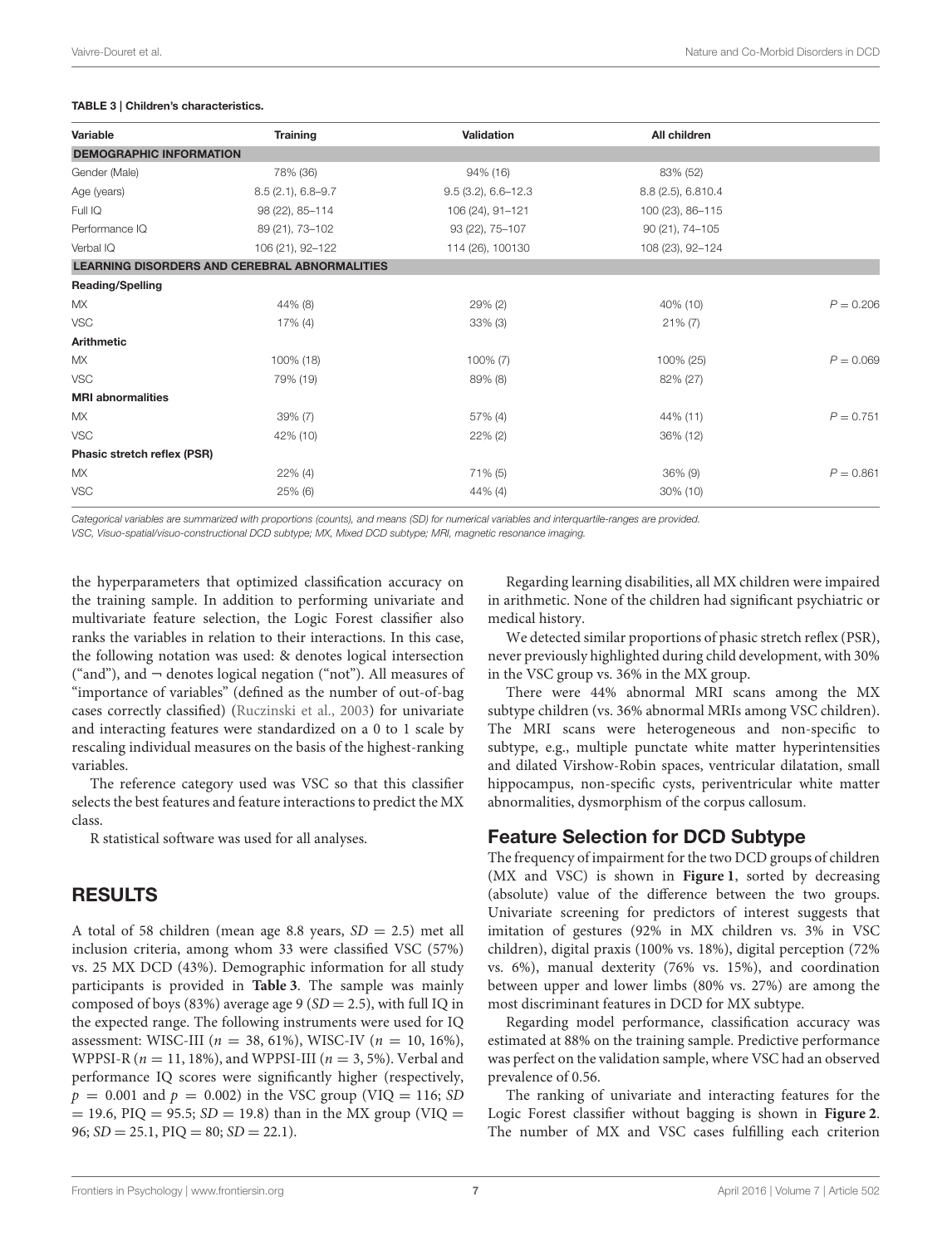

<span id="page-7-0"></span>or combination thereof is reported to the left of the vertical line centered on 0. Manual dexterity appeared to be a relevant predictor, either alone (out of the 24 children failing this task, 19 were MX subtype) or in combination with other variables (e.g., slowness of praxia, synkinesis, bodily spatial integration, and handwriting). Other important learning disorders included reading and arithmetic. It is worth noting that the first five combinations of variables were found on several independent runs of the same classifier, suggesting they are quite reliable indicators of clinical typology.

Results from logistic regression with bagging indicated that the most important variables or combinations of variables were (in decreasing order of importance): imitation of gestures, arithmetic and imitation of gestures, digital praxia, imitation of gestures and digital praxia, and digital praxia and digital perception. Univariate features that were identified by this classifier are summarized in **[Table 4](#page-8-0)**.

# Relationship between Motor Pathway Disorder (PSR) and DCD Subtype

The phasic stretch reflex (PSR) was observed in one case out of three (19/58, 33%) and it was not specific to the DCD subtype



<span id="page-7-1"></span> $[X^2(1) = 0.03, p = 0.861]$ . PSR was mainly lateralized on the left (53%,  $n = 10$ ), or on left and right (47%,  $n = 9$  including 4 MX and 5 VSC).

Imbalance in passive axial tone in favor of extension (17/58, 29.3%), correlated to PSR in 17/19 cases [89.4%,  $X^2(1) = 49.36$ ,  $p < 0.001$ , making PSR a marker for motor pathway disorder. VSC children exhibiting PSR disorder were significantly more likely to be impaired in tasks involving coordination between upper and lower limbs (70%,  $n = 7$ ) in comparison to those free from any such disorder (9%,  $n = 2$ ) [ $X^2(1) = 10.3$ ,  $p = 0.001$ ]. In MX children, this effect was less pronounced (100 vs. 69%).

The associations between phasic stretch reflex (PSR) and the top 10 univariate features identified by the logistic classifier are given in **[Table 4](#page-8-0)**, for all children, for VSC and MX children separately. Subgroup comparisons using chi-square tests with pvalues computed by Monte Carlo simulation suggest that none of the variables showed a significant association with PSR in MX children, whereas impairments in manual dexterity ( $p =$ 0.001, not corrected for multiple testing) and in coordination between upper and lower limbs ( $p = 0.002$ ) were more likely to be found in VSC children presenting a motor pathway disorder. Apart from variables selected by this classifier, PSR in MX children was mainly associated with MND, namely sitting tone (89% impairment,  $p = 0.004$ ) and dysdiadochokinesia (100% impairment,  $p = 0.011$ ). For these variables, VSC children with PSR were impaired in 50 to 70% of cases. Finally, counts and frequencies for children with PSR are shown in **[Figure 2](#page-7-1)** for the top-ranking discriminant combinations of variables.

# Relationship between Phasic Stretch Reflex (PSR) and Other Variables

For the 38% with medical complications at birth, there was no association with PSR  $[X^2(1) = 1.75, p = 0.186; 4/9$  MX and 6/13 VSC]. Children with PSR were more likely to have been able to sit alone at the expected age plus or minus one SD ( $n = 12$ ,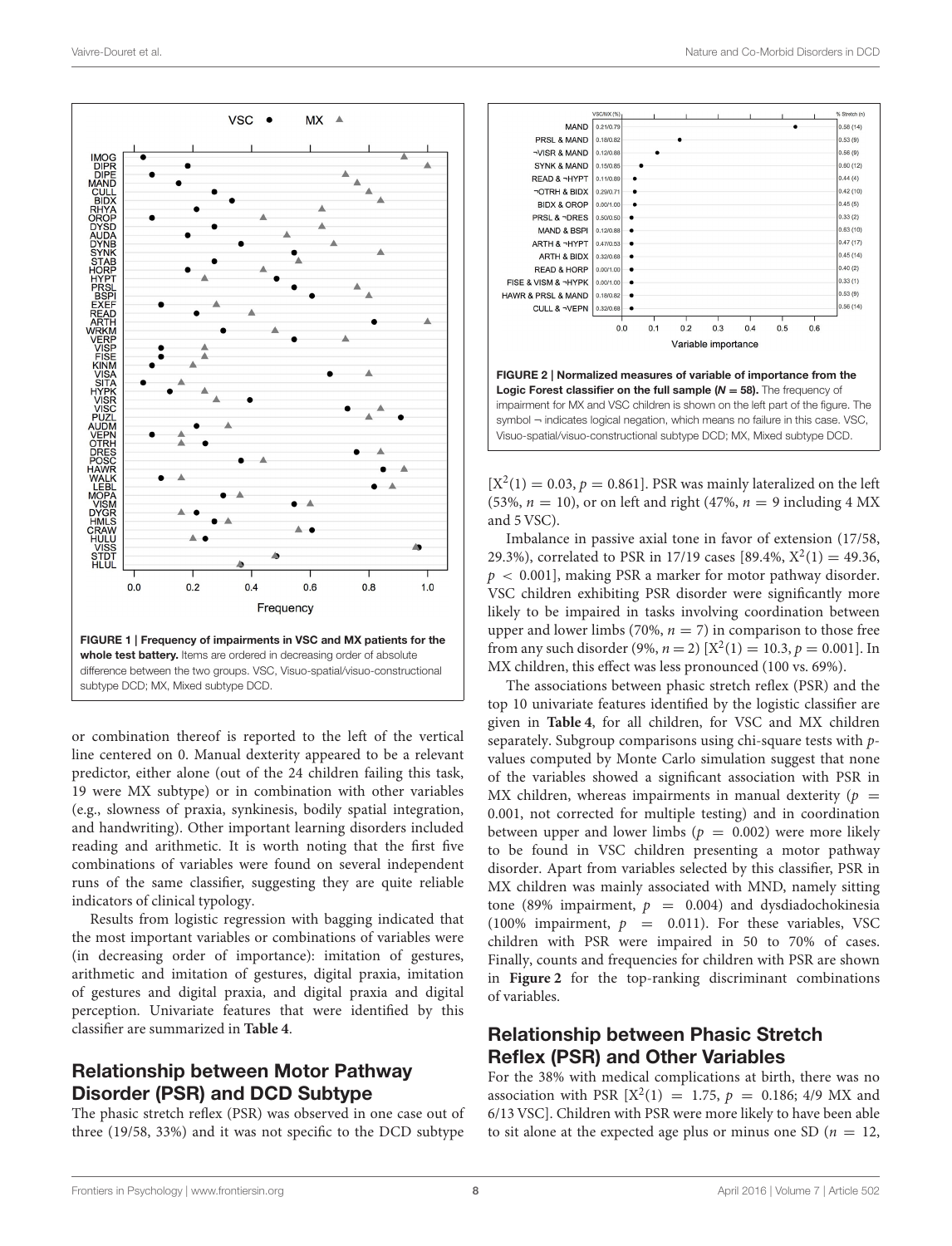|                                | All<br>No stretch |                | <b>VSC</b><br>No stretch | <b>Stretch</b> | p-value | <b>MX</b><br>No stretch | <b>Stretch</b> | p-value |
|--------------------------------|-------------------|----------------|--------------------------|----------------|---------|-------------------------|----------------|---------|
|                                |                   | <b>Stretch</b> |                          |                |         |                         |                |         |
|                                |                   |                | $(N = 23)$               | $(N = 10)$     |         | $(N = 16)$              | $(N = 9)$      |         |
| Imitation of gestures          | 0.385             | 0.474          | 0.043                    | 0.000          | 1.000   | 0.875                   | 1.000          | 0.518   |
| Digital praxis                 | 0.462             | 0.684          | 0.087                    | 0.400          | 0.060   | 1.000                   | 1.000          | 0.219   |
| Digital perception             | 0.282             | 0.474          | 0.043                    | 0.100          | 1.000   | 0.625                   | 0.889          | 0.210   |
| Manual dexterity               | 0.256             | 0.737          | 0.000                    | 0.500          | 0.001   | 0.625                   | 1.000          | 0.065   |
| Arithmetic                     | 0.846             | 1.000          | 0.739                    | 1.000          | 0.128   | 1.000                   | 1.000          | 0.233   |
| Coordination upper/lower limbs | 0.333             | 0.842          | 0.087                    | 0.700          | 0.002   | 0.688                   | 1.000          | 0.133   |
| Reading/spelling               | 0.308             | 0.263          | 0.261                    | 0.100          | 0.398   | 0.375                   | 0.444          | 1.000   |
| Visual spatial attention       | 0.667             | 0.842          | 0.652                    | 0.700          | 1.000   | 0.688                   | 1.000          | 0.127   |
| Orofacial praxia               | 0.205             | 0.263          | 0.087                    | 0.000          | 0.577   | 0.375                   | 0.556          | 0.437   |
| Vertical pursuit               | 0.564             | 0.737          | 0.435                    | 0.800          | 0.079   | 0.750                   | 0.667          | 1.000   |

<span id="page-8-0"></span>TABLE 4 | Frequency of impairment for the 10 most important predictors selected by the Logic Forest classifier, according to phasic stretch reflex status, and subtype of dyspraxia.

VSC, Visuo-spatial/visuo-constructional DCD subtype; MX, Mixed DCD subtype. p-values in bold are significant p-values.

63%) compared to the other children  $[X^2(1) = 6.13, p = 0.013]$ , while there was no significant difference related to presence of PSR for walking  $[X^2(1) = 2.25, p = 0.133]$ . More children with PSR were late walkers (69 vs. 50% without PSR).

No significant associations were found between PSR and dysgraphy  $[X^2(1) = 2.93, p = 0.087]$ , hand-writing  $[X^2(1) =$ 2.37,  $p = 0.124$ ; 37% with PSR], arithmetic  $[X^2(1) = 3.26$ ,  $p = 0.071$ ], language [X<sup>2</sup>(1) = 0.12,  $p = 0.727$ ], vertical pursuit  $[X^2(1) = 1.86, p = 0.394]$ , horizontal pursuit  $[X^2(1) = 3.20, p = 0.394]$ 0.202], auditory ( $p = 1$ ) or visual spatial attention [ $X^2(1) = 1.19$ ,  $p = 0.278$ , or working memory  $[X^2(1) = 0.21, p = 0.648]$ . However, there was a significant association between PSR and dysdiadochokinesia  $[X^2(1) = 17.06, p < 0.001]$ , and executive functions  $[X^2(1) = 5.70, p = 0.017; 70\%$  with PSR, 5/7 MX, and 2/3 VSC], but not synkinesia  $[X^2(1) = 1.06, p = 0.304]$ . Regarding IQ levels, children presenting PSR had lower average full IQ (91.9,  $SD = 23.1$ ) compared to children without PSR (103.4,  $SD = 23.0$ , Welch t-test,  $p = 0.084$ ). They had lower verbal (98.9 vs. 112.3,  $p = 0.047$ ) and performance IQ scores  $(81.5 \text{ vs. } 92.7, p = 0.055).$ 

Usual laterality was poorly established in 12% of cases ( $n = 7$ , 4 MX, and 3 VSC) for the lower limbs, and in 22% of cases  $(n = 13, 4$  MX, and 9 VSC) for the upper limbs. However, these frequencies increased for children with phasic stretch reflex (6/7 and 6/13, respectively, with three children exhibiting lateralization problems for both upper and lower limbs).

Evaluation of tonic laterality of the upper limbs showed a tonic dominant limb on one side that was not correlated with the side of usual laterality as would be normal, and also no tonic difference between the two upper limbs when PSR was present  $[X^2(2) = 6.55, p = 0.038].$ 

There were 24% left-handed children ( $n = 14$ ), without increase in dysgraphia disorder (2/14) compared to right-handed children (8/43).

No association between abnormal MRI and phasic stretch reflex  $[X^2(1) = 0.30, p = 0.581]$ , or dysdiadochokinesis and synkinesis ( $p = 1$ ), or complications at birth ( $p = 1$ ) was found.

# **DISCUSSION**

In this study, results for a sample of children born full-term, affected by DCD and submitted to a complete battery of neuropsychological, neurodevelopmental psychomotor function standardized assessments, including MND, with developmental normative data for age [\(Vaivre-Douret, 2006\)](#page-12-5), made it possible to identify salient DCD markers in a global group of DCD (MX group) and to highlight specific neurodevelopmental comorbidities.

The MX group has long been shown to define a clearcut category in previous studies, with high levels of motor impairment in fine and global motricity [\(Lyytinen and Ahonen,](#page-11-8) [1988;](#page-11-8) [Lundy-Ekman et al., 1991;](#page-11-26) [Dewey and Kaplan, 1994;](#page-11-1) [Hoare,](#page-11-2) [1994;](#page-11-2) [Miyahara, 1994;](#page-11-3) [Wright and Sugden, 1996;](#page-12-0) [Macnab et al.,](#page-11-4) [2001;](#page-11-4) [Green et al., 2008;](#page-11-5) [Vaivre-Douret et al., 2011a;](#page-12-1) [Wilson et al.,](#page-12-8) [2013\)](#page-12-8), although authors do not agree on a common etiology.

It is important to note, however, that few researchers used both motor and perceptivo-motor measures (Lyytinen and Ahonen, [1988;](#page-11-8) [Lundy-Ekman et al., 1991;](#page-11-26) [Dewey and Kaplan,](#page-11-1) [1994;](#page-11-1) [Hoare, 1994;](#page-11-2) [Macnab et al., 2001;](#page-11-4) [Green et al., 2008;](#page-11-5) [Vaivre-Douret et al., 2011a\)](#page-12-1), and only some studies implemented non-meaningful hand and finger positions in gestural imitation assessment [\(Dewey and Kaplan, 1994;](#page-11-1) [Green et al., 2008;](#page-11-5) Vaivre-Douret et al., [2011a\)](#page-12-1). In addition, the cluster analyses did not include neurological developmental dysfunction (i.e., NSS or MND), which might inform on the nature of the developmental motor disorders.

Our findings show that MX children were significantly impaired when asked to imitate non-meaningful gestures, in digital praxis and digital perception (specific impairments of Ideomotor DCD, see [Lalanne et al., 2012\)](#page-11-9) and in tasks specifically involving manual dexterity and coordination between upper and lower limbs.

The present study is, to our knowledge, the first report a complete investigation of clinical developmental parameters on a DCD sample. Indeed, there are above all studies on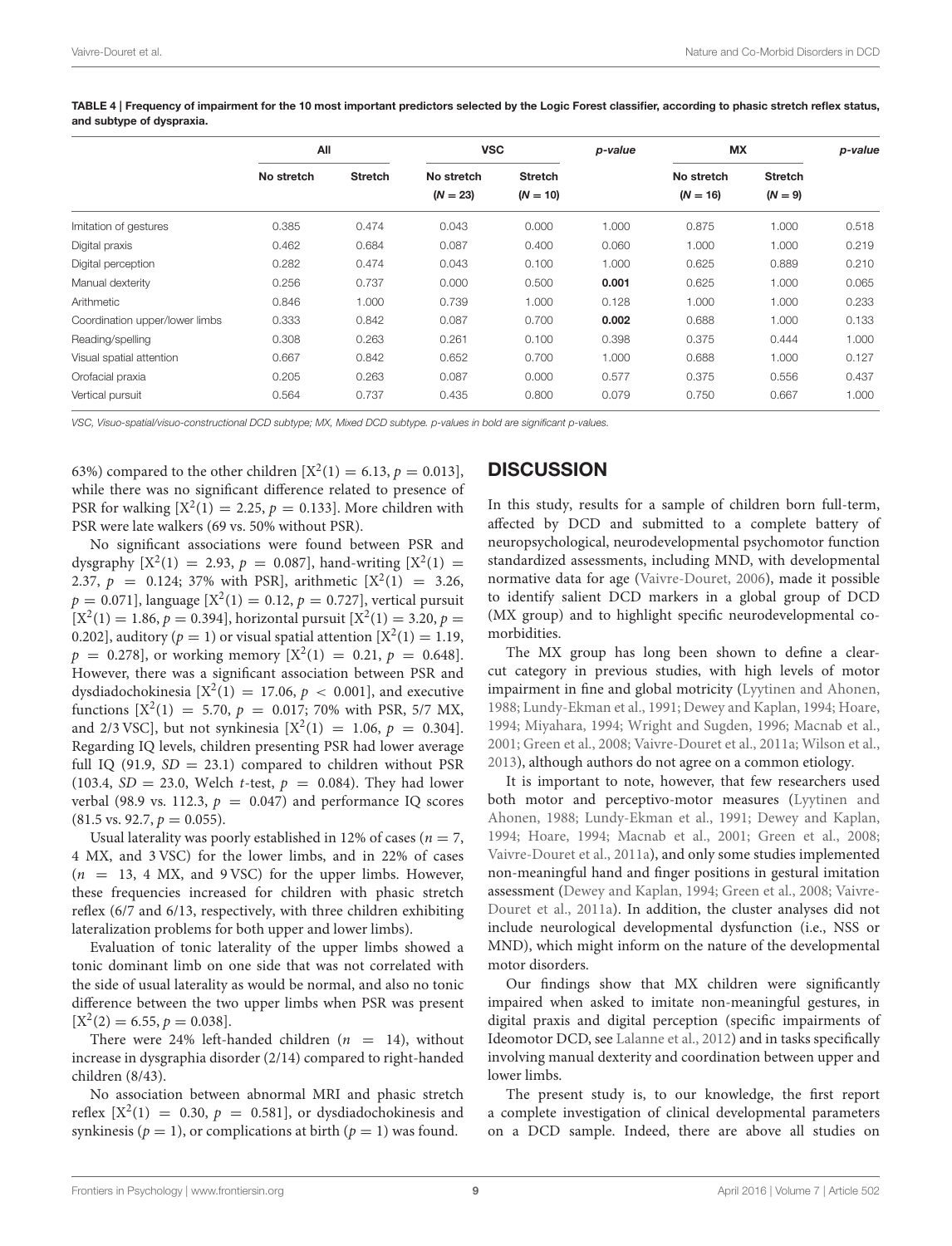subtypes of DCD looking for differences among DCD children in their performances in the predictive control of action and for sensory-perceptual dysfunction, using chronometric and neuropsychological measures (see, [Wilson et al., 2013\)](#page-12-8). However, these studies do not take co-morbidities into account and qualitative and quantitative measures of the performance in the result of the motor performance score contrary to the NP-MOT battery [\(Vaivre-Douret, 2006\)](#page-12-5). Other research looks at relationships between learning disabilities and MND entailing neuromotor abnormality (such as CP) and DCD, but does not distinguish the subtypes of DCD (Lyytinen and Ahonen, [1988;](#page-11-8) [Hadders-Algra et al., 2009;](#page-11-11) Pearsall-Jones et al., [2010\)](#page-11-12). In addition, MND are often confused with neurodevelopmental sensory-motor functions. In fact, the term MNS, as it relates to neurological dysfunction, is usually defined as minor abnormalities in the standard neurological examination (tone, reflexes...), in the absence of focal or transient neurological disorder. MND is used to refer to atypical performances on various somatosensory tasks, with heterogeneous assessments implemented between studies, such as the PANESS examination [\(Denckla, 1985\)](#page-11-22) covering gait, stance, laterality, quality of rapid movements, impersistence, involuntary movement, repetitive speed of movement, and sequenced speed of movement, asymmetrical movement), or the protocol devised by [Shaffer et al. \(1985\)](#page-11-10) including stereognosis, graphaesthesia, dysdiadochokinesic mirror movements, motor speed, and involuntary movements.

The present findings are unexpected in that they evidence a high incidence of a motor pathway dysfunction (evidenced by mild spasticity of gastrocnemius muscles in the lower limbs) in 33% of the children. This frequent abnormality in the VSC and MX groups, on the left side (53%) or bilateral (47%), suggests that the involvement of the right cortex could undepin visuospatial motor problems. In our sample, phasic stretch reflex (PSR) is correlated with MND, such as hyper-extensibility of axial tone, dysdiadochokinesia or disturbed sitting tone, highlighting involvements in the motor area of the cerebral cortex.

The results show that PSR is significantly associated in either subtype (VSC or MX) with marked impairment of upper and lower limb coordination, and with manual dexterity tasks. There is a risk of concluding to an increase in these impairments (in terms of frequency), especially in the VSC subtype, because usually this subtype is more specific to visual-spatial motricity and visual motor integration [\(Lalanne et al., 2012\)](#page-11-9). When these impairments are associated in VSC subgroup it is mainly because PSR generates hemiparesia affecting the left side of the body, suggesting right hemispherical disturbance.

These two markers of gross motor and fine dexterity are often described in DCD cluster studies as a subgroup with deficit in all the motor skills. But it is never observed that it could originate from a specific impairment of motor execution, probably because examination of muscular tone and neuromotor examination are rarely performed in such studies. Thus, the fact that this is more marked in VSC children is unexpected according to the diagnostic criteria for VSC subtype of DCD described in previous studies [\(Vaivre-Douret et al., 2011a;](#page-12-1) [Lalanne et al., 2012\)](#page-11-9). Thus, the presence of phasic stretch reflex (PSR) appears as a co-morbid impairment of motor execution, increasing impairment of gross and fine motricity, and this could explain why DCD appears as a collection of motor disorders in a heterogeneous group in numerous studies on DCD [\(Hadders-Algra et al., 2009\)](#page-11-11). PSR is a consequence of a developmental motor dysfunction of the pyramidal tract. It indicates an impairment of voluntary movement from the premotor cortex. The pathophysiological interpretation could be a mild form of cerebral palsy on the corticospinal tract, which means a disturbance in the motor pathways and hence impaired control of the motor neurones. This could be found in etiological contexts other than DCD. The fact that PSR was found to correlate with imbalance of passive axial tone with excessive dorsal extension of the trunk and excessive osteotendinous reflexes suggests that it is accounted for by the same mechanism of higher control that is impaired in mild lesions of the cerebral hemispheres resulting in the de-inhibition of lower structures [\(Amiel-Tison et al., 1996\)](#page-11-13). This neuromotor abnormality should be detected during clinical pediatric examinations before 24 months of life (Amiel-Tison et al., [1996\)](#page-11-13) but this minor neurological dysfunction has never been systematically investigated because it is a discreet clinical distal abnormality.

Furthermore, in MX children, phasic stretch reflex can be significantly associated with features of orofacial praxia, involving impairment of orofacial motricity from the somatotopy of the cortical area in the motor homonculus representing the face and the mouth.

Although the features highlighted by the multivariate classifier are comparable to those discussed in [Lalanne et al. \(2012\)](#page-11-9) but it should be noted that PSR was not included in the set of contributing features in this study. This means that the highestranking variables (imitation of gestures, digital praxis, etc.) remain important predictors of the Mixed DCD subtype, even if PSR is not included in the classification.

However, while we found learning disabilities, often described [\(Visser, 2003;](#page-12-9) [Vaivre-Douret et al., 2011a;](#page-12-1) [Wilson et al., 2013;](#page-12-8) [Vaivre-Douret, 2014\)](#page-12-4), in reading or in mathematics, these features, others concerning handwriting or dysgraphia, language and smooth pursuit [\(Robert et al., 2014\)](#page-11-19), and visual and auditory attention or memory problems, are not associated with PSR.

As PSR is a motor pathway dysfunction arising from the motor cortex (Prefrontal), it is not surprising that it is significantly associated with impairment of executive functions in the frontal control area. Thus, the etiology of DCD is often compared to adult apraxia resulting from brain damage in the left parietal lobe and in the premotor frontal cortex.

The etiology of DCD appears confused on account of the umbrella term of motor dysfunction. However, some studies [\(Lundy-Ekman et al., 1991;](#page-11-26) [Visser, 2003;](#page-12-9) Vaivre-Douret et al., [2011a](#page-12-1)[,b,](#page-12-2) [2015\)](#page-12-10) have pointed to the implication of the subcortical network of the brain. Indeed, incorrect information is sent to the cortex (prefrontal, parietal, temporo-occipital) resulting in disturbances in motor planning and programming of movement that cannot be automatically corrected because of a dysfunction of the cerebellum-thalamus-basal ganglia circuit. Using functional magnetic resonance imaging in a recent study of [Zwicker et al. \(2011\)](#page-12-11), it has been demonstrated that there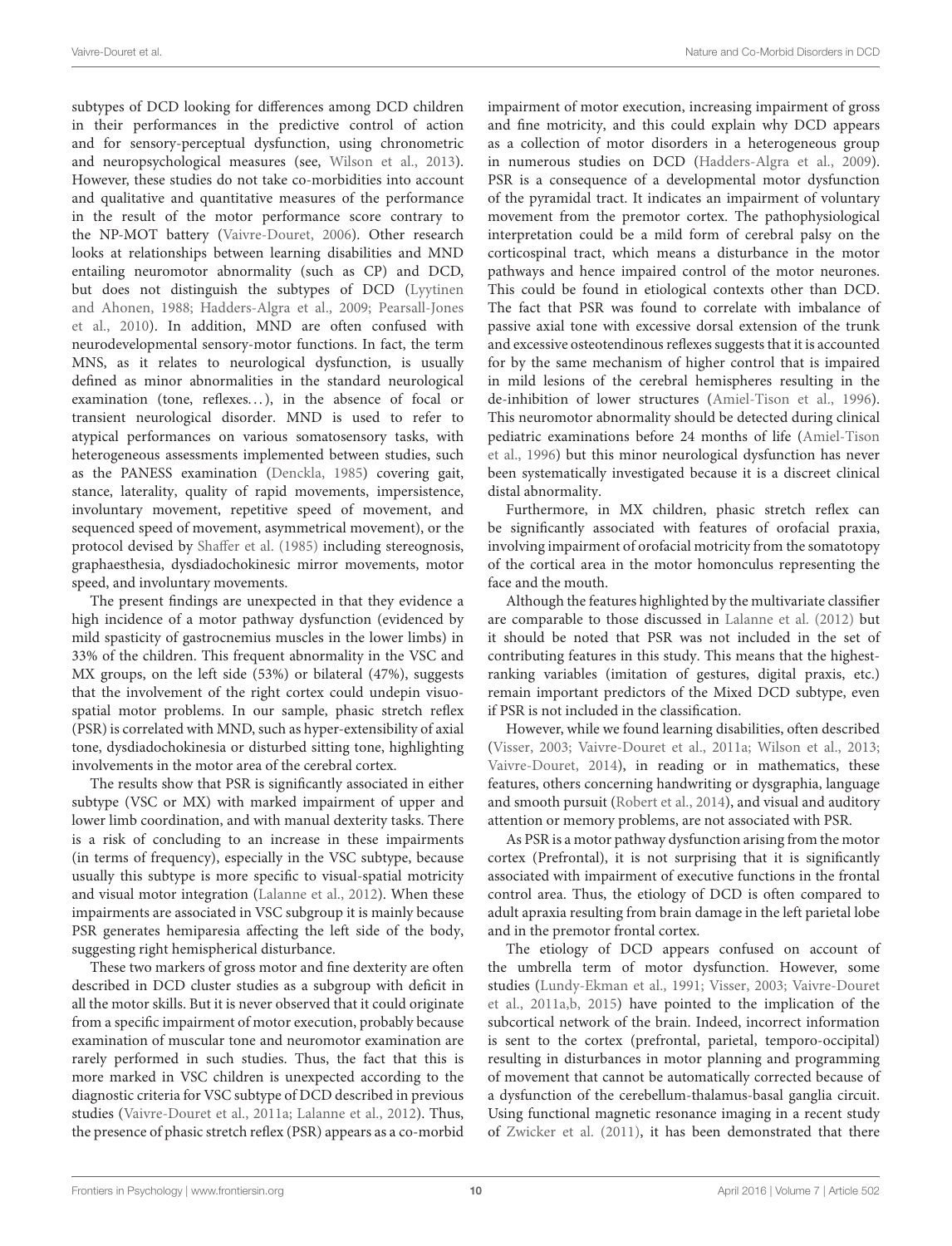is under-activation in the cerebellar–parietal and cerebellar– prefrontal networks and in brain regions associated with visualspatial learning. Our findings suggest a dissociation of the causal origins of motor disorders between brain impairments from the cortex (i.e., pyramidal tract lateral cortico-spinal affecting the motor command of distal motricity) vs. those in the subcortical basal ganglia region (i.e., dysdiadochokinesia, regulation and control of movement. . . ) and in thalamus (i.e., bodily integration with imitation of finger gestures) and the cerebellum (timing of movement, rhythmic adaptation, . . . ). However, these disorders may be associated, possibly explaining more marked co-morbidity with learning disorders and lower IQ as also noted in other studies [\(Lyytinen and Ahonen, 1988;](#page-11-8) [Amiel-Tison et al., 1996;](#page-11-13) [Vaivre-Douret et al., 2011a](#page-12-1)[,b\)](#page-12-2).

We showed that the MX subgroup comprises IM and VSC impairments in addition to comorbidities. The DCD children belonging to the MX group also exhibit disturbed motor planning and programing. Planning enables the project of a voluntary movement, firstly via an intention linked to the limbic and prefrontal cortex (often mental planning is intact verified by assessments of executive functions if not associated to PSR), and then by the organization of a motor plan for the sequences required, before executing the movement. It may also involve mental imagery. Motor planning requires correct integration of sensory information from the environment (tactile, visual, auditory) and from the body (kinaesthetic, proprioceptive, vestibular), for the movement produced to be suited to the situation. This is where disturbances may set in, for instance difficulty selecting the fingers in gestural imitation (concerning to IM impairment). The brain then specifies (programming) the parameters of the movement, that is to say the spatial-temporal aspects (direction, force to apply, amplitude, speed) and the visual-spatial elements (occipital-parietal dorsal pathway) that will orient action before the execution phase, which transits by basal ganglia, thalamus and cerebellum via the premotor area [\(Vaivre-Douret et al., 2011a,](#page-12-1)[b,](#page-12-2) [2015\)](#page-12-10).

We did not find any association between MRI abnormalities and PSR, DCD subtypes, or perinatal features in our samples. Thus, there is no evidence of neurological involvement or focal lesion in DCD children born full-term, but this could be attributable to the limitations of structural imaging. A recent interesting pilot study [\(Zwicker et al., 2012\)](#page-12-12) using diffusion tensor shows that the axial diffusivity of the corticospinal tract and posterior thalamic radiation is lower and significantly correlated with the high degree of motor impairment in DCD children. This study appears to confirm our findings, associating PSR clinical investigations, while most studies (Foulder-Hughes and Cooke, [2003;](#page-11-14) [Hadders-Algra et al., 2009\)](#page-11-11) showed that MND or CP with DCD were linked to preterm birth or perinatal risk factors (intra-uterine growth retardation, low Apgar score).

Thus MND can be present with a mild form of pyramidal tract dysfunction, and go unnoticed. For instance phasic stretch reflex (PSR), leading to a discrete hemiparesia (distal) or mild spasticity in the lower limbs, can occur in the form of a co-morbidity which would be not considered in the DSM as an exclusive criterion attributable to a general medical condition coded on criterion D because there is no known neurological involvement, and the etiology is different compared to DCD. It is a mild developmental spasticity affecting distal muscles that are never examined in DCD studies. This is distinct from DCD etiology, but MND can coexist with DCD, with a high incidence (33%).

Our study underlines that DCD does not exclude a diagnosis of co-morbid mild form of CP without any neurological structural lesion. This is in contradiction with the hypothesis that DCD and CP have similar causal pathways and may lie on a continuum of movement disorders [\(Pearsall-Jones et al., 2010\)](#page-11-12).

The nature of disorders in DCD subtypes defined by specific criteria suggests a dysfunction of the subcortical network (Lundy-Ekman et al., [1991;](#page-11-26) [Ivry, 2003;](#page-11-27) [Visser, 2003;](#page-12-9) [Vaivre-Douret](#page-12-1) et al., [2011a,](#page-12-1) [2015;](#page-12-10) [Lalanne et al., 2012\)](#page-11-9) leading to disorders in the motor planning and/or programming of movement, in turn leading to disturbances in sensory-motor and spatial-temporal integration.

Evidence of MND suggests basal ganglia and cerebellum dysfunction: for instance synkinesia, dysdiadochokinesia, poor postural control, impaired of gesture quality, and/or timing or slower praxis. The MX subtype exhibits discriminant features in global motricity between upper and lower limbs and dexterity, with sensorimotor and perceptive-motor deficits which suggest subcortical and cortical disorders. It reflects a generalized dysfunction across the motor system and corpus callusum, possibly explaining more marked co-morbidity with learning disorders in the MX subtype. We found lower VIQ and PIQ scores in MX vs. VSC children, comparable to those in other studies [\(Lyytinen and Ahonen, 1988;](#page-11-8) [Amiel-Tison et al., 1996;](#page-11-13) [Visser, 2003;](#page-12-9) [Vaivre-Douret et al., 2011a\)](#page-12-1). It is interesting to note that [Dazzan et al. \(2006\)](#page-11-28) found that smaller gray matter volume of cortical and subcortical structures of the sensorimotor system might be correlated with persistent MND in young healthy adults.

Furthermore, examination of laterality in the neurodevelopmental assessment, such as usual preference or dominant tonic laterality (see **[Table 1](#page-3-0)**) is often not welldefined in the upper and lower limbs in the presence of marked PSR. Indeed, PSR raises tonicity by hypertonia on the affected side (hemiparesia). Since PSR in our sample was mainly present on the left, it could increase muscular tone on the left side of the body and disturb tone organization in the upper limbs. Thus a child with a usual laterality on the right could have a greater muscular tone in the left upper limbs than in the right, with consequences on motor coordination and motor control.

Our study has some limitations. Internal cross-validation was used for the multivariate statistical analysis to avoid overfitting the data, but the results need to be confirmed on an independent sample.

Furthermore, assessment of mild spasticity of dorsiflexion of the foot (PSR) requires clinical practice, but should systematically be undertaken even if Babinsky's reflex is normal. This investigation is nevertheless quick to implement.

In conclusion, the present study provides important new evidence in favor of implementing a complete neuropsychomotor physical assessment (with qualitative and quantitative measures), including neuromuscular tone examination, using appropriate standardized neurodevelopmental tools (common tasks across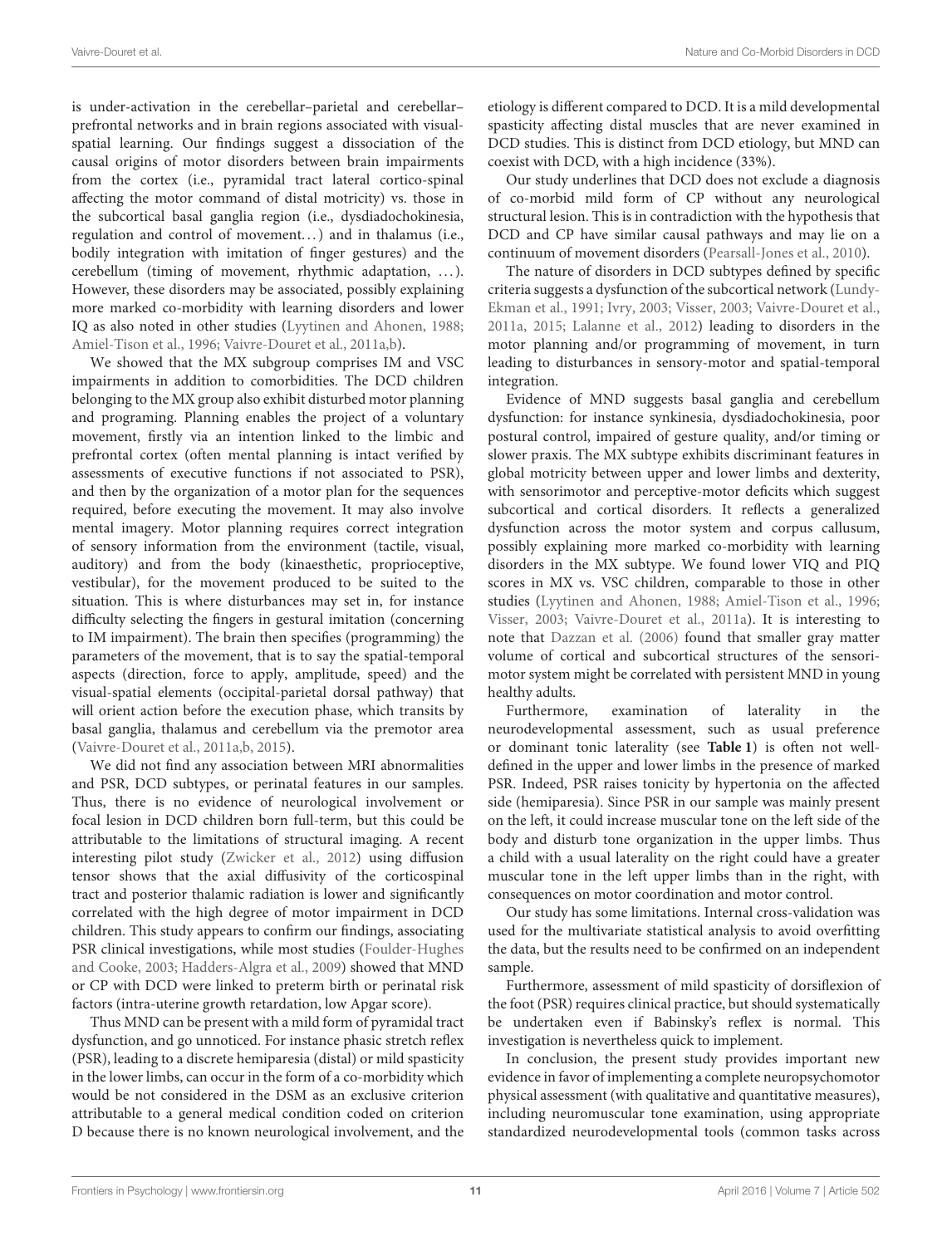ages with normative data for age in order to distinguish motor command impairment (corticospinal tract) from motor planning or programming problems, all falling under the umbrella term of developmental coordination disorders. It enables better understanding of the nature of the neuropsychological and physiopathological causal pathways by taking account of possible co-morbidities, such as dysfunction of voluntary motricity linked to the corticospinal tract. This could contribute to improving diagnosis and defining suitable treatment programs in clinical practice, because MND can increase the expression of motor symptoms and their impact on outcome and prognosis in DCD children.

# AUTHOR CONTRIBUTIONS

LV conceived and designed the study, she contributed to collecting, analysing and interpreting of the data, contributed to drafting the article, reviewed and approved the final version and

# **REFERENCES**

- <span id="page-11-16"></span>Ahonen, T., Kooistra, L., Vilholainen, H., and Cantell, M. (2004). "Developmental motor learning disability: a neuropsychological approach," in Developmental Motor Disorder: A Neuropsychological Perspective, eds D. Dewey and D. Tupper (New York, NY: Guilford Press), 265–290.
- <span id="page-11-0"></span>American Psychiatric Association (2013). Diagnostic and Statistical Manual of Mental Disorders: DSM-5, 5th Edn. Washington, DC: American Psychiatric Association.
- <span id="page-11-13"></span>Amiel-Tison, C., Njiokiktjien, C., Vaivre-Douret, L., Verschoor, C. A., Chavanne, E., and Garel, M. (1996). Relation of early neuro-motor and cranial signs with neuropsychological outcome. Brain Dev. 18, 280–286. doi: 10.1016/0387- 7604(96)00016-2
- <span id="page-11-18"></span>Blank, R., Smits-Engelsman, B., Polatajko, H., and Wilson, P. (2012). European academy for childhood disability (EACD): recommendations on the definition, diagnosis and intervention of developmental coordination disorder (long version). Dev. Med. Child Neurol. 54, 54–93. doi: 10.1111/j.1469-8749.2011.04171.x
- <span id="page-11-23"></span>Breiman, L. (2001). Random forests. Mach. Learn. 45, 5–32. doi: 10.1023/A:1010933404324
- <span id="page-11-7"></span>Bruininks, H. (1978). Bruininks-Oserestky Test of Motor Proficiency (BOTMP). Circles Pines, MN: American Guidance Service.
- <span id="page-11-28"></span>Dazzan, P., Morgan, K. D., Chitnis, X., Suckting, J., Morgan, C., Fearon, P., et al. (2006). The structural brain correlates of neurological soft signs in healthy individuals. Cereb.Cortex. 18, 1225–1231. doi: 10.1093/cercor/bhj063
- <span id="page-11-22"></span>Denckla, M. B. (1985). Revised physical and neurological examination for subtle signs (PANESS). Psychopharmacol. Bull. 21, 773–800.
- <span id="page-11-1"></span>Dewey, D., and Kaplan, B. J. (1994). Subtyping of developmental motor deficits. Dev. Neuropsychol. 10, 265–284. doi: 10.1080/87565649409540583
- <span id="page-11-14"></span>Foulder-Hughes, L. A., and Cooke, R. W. (2003). Motor, cognitive, and behavioral disorders in children born very preterm. Dev. Med. Child Neurol. 45, 97–103. doi: 10.1017/S0012162203000197
- <span id="page-11-17"></span>Geuze, R. (2005). "Motor impairment in DCD and consequences for academic performance and activities of daily living," in Children with Developmental Coordination Disorder, ed D. A. S. M. Chambers (London: Whurr), 19–50.
- <span id="page-11-5"></span>Green, D., Chambers, M. E., and Sugden, D. A. (2008). Does subtype of developmental coordination disorder count: is there a differential effect on outcome following intervention? Hum. Mov. Sci. 27, 363–382. doi: 10.1016/j.humov.2008.02.009
- <span id="page-11-11"></span>Hadders-Algra, M., Heineman, K. R., Bos, A. F., and Middelburg, K. J. (2009). The assessment of minor neurological dysfunction in infancy using the Touwen Infant Neurological Examination: strengths and limitations. Dev. Med. Child Neurol. 52, 87–92. doi: 10.1111/j.1469-8749.2009.03305.x

its submission. Her agreement covers all aspects of the work in ensuring that questions related to the accuracy or integrity of any part of the work are appropriately investigated and resolved. CL has substantially contributed to the design of the study, statistical analysis and interpretation of the data, and to drafting the article. He reviewed and approved the final version to be published and his agreement covers all aspects of the work. BG participated in the conception of the study and in the drafting of the article, approved the final version to be published and his agreement covers all aspects of the work.

# ACKNOWLEDGMENTS

This study was supported through funding provided by the University of Paris Descartes, Sorbonne Paris Cité, Research collaborative Grant (number 990/UMR-S669). We gratefully acknowledge the contribution of the children and their families.

- <span id="page-11-6"></span>Henderson, S. E., and Sugden, D. A. (1992). Movement Assessment Battery for Children (MABC). London: The Psychological Corporation.
- <span id="page-11-2"></span>Hoare, D. (1994). Subtypes of developmental coordination disorder. Adapt. Phys. Activity Q. 11, 158–169.
- <span id="page-11-27"></span>Ivry, R. B. (2003). Cerebellar involvement in clumsiness and other developmental disorders. Neural Plast. 10, 143–155. doi: 10.1155/np.2003.141
- <span id="page-11-9"></span>Lalanne, C., Falissard, B., Golse, B., and Vaivre-Douret, L. (2012). Refining developmental coordination disorder subtyping with multivariate statistical methods. BMC Med. Res. Methodol. 12:107. doi: 10.1186/1471-2288-12-107
- <span id="page-11-15"></span>Lingam, R., Hunt, L., Golding, J., Jongmans, M., and Edmond, A. (2009). Prevalence of developmental coordination disorder using the DSM-IV at 7 years of age: a UK population-based study. Pediatrics 123, e693–e700. doi: 10.1542/peds.2008-1770
- <span id="page-11-26"></span>Lundy-Ekman, L., Ivry, R., Keele, S., and Woollacott, M. (1991). Timing and force control deficits in clumsy children. J. Cogn. Neurosci. 3, 367–376. doi: 10.1162/jocn.1991.3.4.367
- <span id="page-11-8"></span>Lyytinen, H., and Ahonen, T. (1988). Developmental motor problems in children: a 6-year longitudinal study. J. Clin. Exp. Neuropsychol. 10, 57.
- <span id="page-11-4"></span>Macnab, J. J., Miller, L. T., and Polatajko, H. (2001). The search for subtypes of DCD: is cluster analysis the answer? Hum. Mov. Sci. 20, 49–72. doi: 10.1016/S0167-9457(01)00028-8
- <span id="page-11-3"></span>Miyahara, M. (1994). Subtypes of students with learning disabilities based upon gross motor functions. Adapt. Phys. Activity Q. 11, 368–382.
- <span id="page-11-21"></span>Muttey, M., Stirling, H., and Spalding, N. (1978). Quick Neurological Screening Test, Revised Edn. Northumberland: Ann Arbour Publishers.
- <span id="page-11-12"></span>Pearsall-Jones, J. G., Piek, J. P., and Levy, F. (2010). Developmental coordination disorder and cerebral palsy: categories or continuum? Hum. Mov. Sci. 29, 787–798. doi: 10.1016/j.humov.2010.04.006
- <span id="page-11-19"></span>Robert, M., Ingster-Moati, I., Albuisson, E., Cabrol, D., Golse, B., and Vaivre-Douret, L. (2014). Vertical and horizontal smooth pursuit eye movements in children with developmental coordination disorder. Dev. Med. Child Neurol. 56, 595–600. doi: 10.1111/dmcn.12384
- <span id="page-11-25"></span>Ruczinski, I., Kooperberg, C., and LeBlanc, M. L. (2003). Logic Regression. J. Comput. Graph. Stat. 12, 475–511. doi: 10.1198/1061860032238
- <span id="page-11-24"></span>Schwender, H., and Ickstadt, K. (2007). Identification of SNP interactions using logic regression. Biostatistics 9, 187–198. doi: 10.1093/biostatistics/kxm024
- <span id="page-11-10"></span>Shaffer, D., Schonfeld, I., O'Connor, P. A., Stokman, C., Trautman, P., Shafer, S., et al. (1985). Neurological soft signs, their relationship to psychiatric disorder and intelligence in childhood and adolescence. Arch. Gen. Psychiatry. 42, 342–351.
- <span id="page-11-20"></span>Touwen, B. C. L. (1979). Examination of the Child with Minor Neurological Dysfunction. London: Heinemann Medical Books; Clinics in Developmental Medicine.